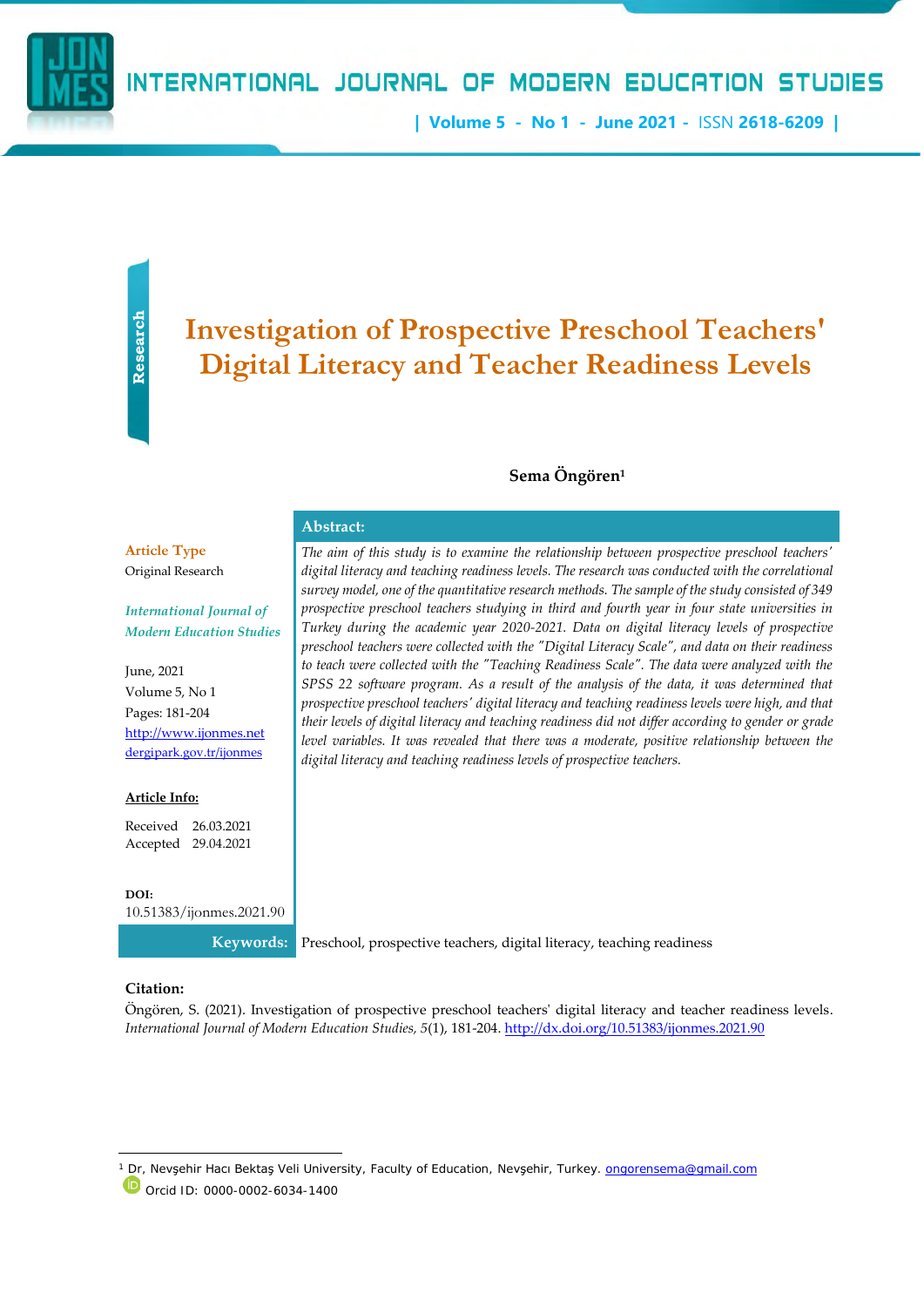## **INTRODUCTION**

In the current century, there has been a rapid growth and change in information and communication technologies. In 21st century societies, individuals are expected to have the skills to communicate successfully, to use information to solve complex problems, to adapt to new demands and changing conditions, to innovate, to generate new knowledge, and to use the power of technology to increase human capacity and productivity (Binkley et al., 2012). In the digital world, where technology shapes the lives of individuals, having the skills to use technology is seen as a necessity as much as literacy. Digital literacy, which is also considered as the ability to use technology in the digital age we are in, is defined as the ability to survive (Eshet, 2004), and adapt to changes and development. Gilster (1997) defined digital literacy as understanding information and presenting digital information obtained from multiple sources in different forms through information technologies. Jones and Hafner (2012) evaluated digital literacy as a competence in the use of digital tools. Digital literacy is developmental; in other words, it is built gradually on basic and acquired skills and knowledge. In this sense, the digital literacy skill of individuals is measured by their capacity to adapt mentally, socially-emotionally and technically to changes in technology. The more digitally literate an individual is, the easier it will be to adapt to new developments (Ng, 2012). In this direction, digital literacy is related to the skills of accessing and using digital information correctly.

The concept of digital literacy has begun to be widely used in many fields, including education today (Bawden, 2001; Chase & Laufenberg, 2011). The evolving potential of information, education and communication technologies and digital tools require digital literacy to take place in all learning areas, both formal and informal (Meyers, Erickson & Small, 2013). The inclusion of educational technologies in the learning process has profoundly affected pedagogical approaches to the nature of learning and teaching. Pedagogical knowledge is information about teaching and learning processes and practices that cover the aims, objectives, values and strategies of education. Pedagogical knowledge enables teachers to understand how students construct knowledge and acquire different skills (Loughran, Berry & Mulhall, 2012). Teachers' connection between content, pedagogy and technology for effective teaching and their effective use are also considered as technopedegogical competence (Koehler, Mishra, Kereluik, Shin & Graham, 2014). Studies have shown that information and communication technologies should be widely used in higher education (Bullen, Morgan & Qayyum, 2011), and that efforts to increase digital competence in teacher training programs and to use information and communication technologies in the classroom have a positive effect on teacher competencies (Røkenes & Krumsvik, 2014). This situation reveals the necessity of training digitally literate teachers who have the skills to use technology in learning-teaching processes.

The most important task of teacher training institutions is to prepare prospective teachers for professional life. In many countries, teacher training programs are based on the

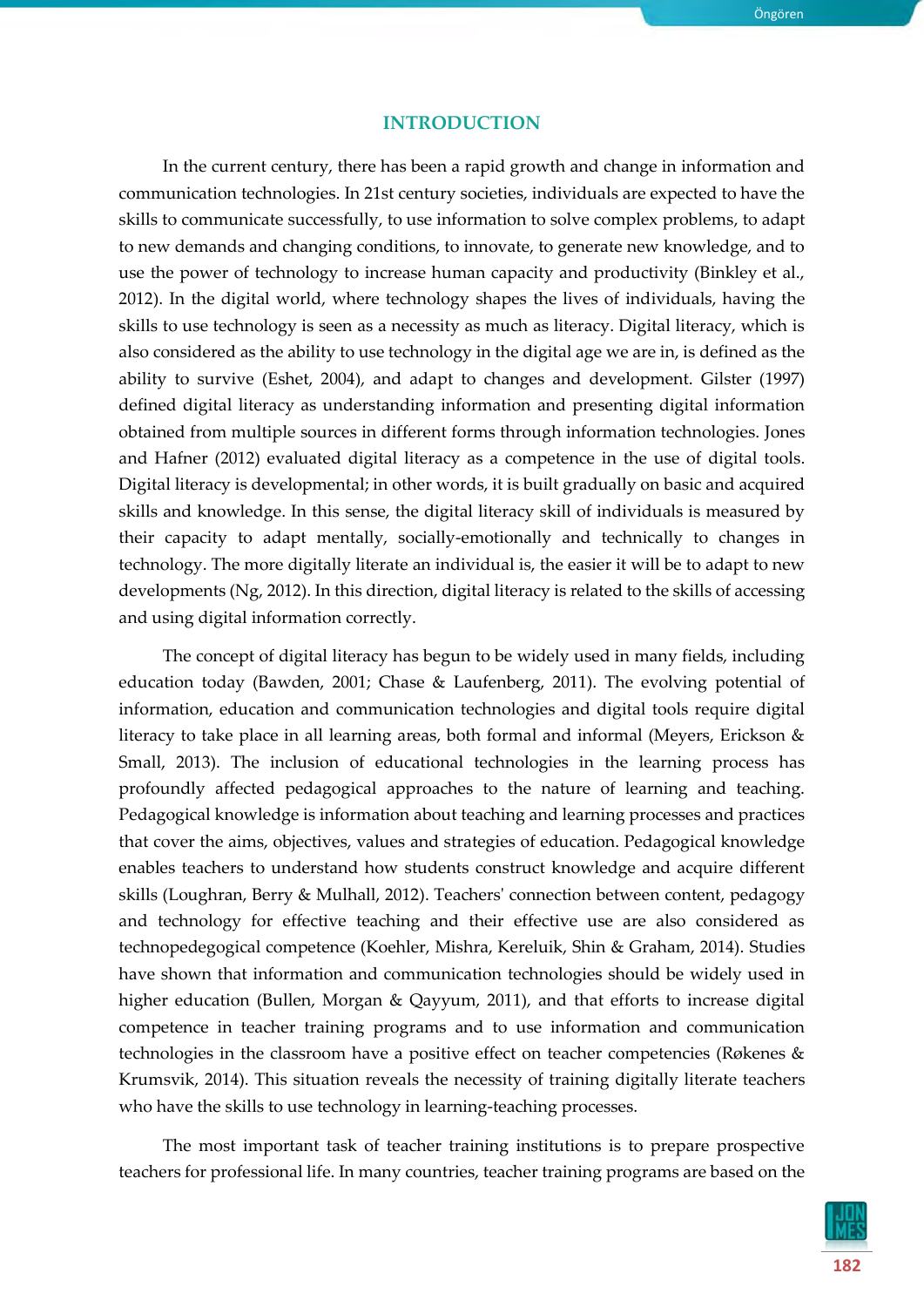national curriculum, and various contents such as digital competence or technological pedagogical content knowledge are not sufficiently included (Lund, Furberg, Bakken & Engelien, 2014). Studies reveal the importance of using technology for the development of digital competences in teacher education programs (Gudmundsdottir & Hatlevik, 2018; Instefjord & Munthe, 2017; Maderick, Zhang, Hartley & Marchand, 2016; Tondeur et al., 2012). Therefore, it should be ensured that teacher training programs include using digital tools and resources for teaching purposes and guiding children in using digital tools (Harris, Mishra & Koehler, 2009; Koehler, Mishra, Akcaoglu & Rosenberg, 2013). In order for prospective teachers to be prepared for professional life in the digital world, it is expected that digital competencies will be included in teacher training programs more, and that different applied contents for the development of digital competencies of prospective teachers will be included in the program.

Prospective teachers are expected to feel professionally ready and competent to use technology resources as meaningful pedagogical tools and to create positive learning and teaching opportunities (Ertmer & Ottenbreit-Leftwich, 2010). Self-evaluations and selfefficacy perceptions are necessary for organizing one's abilities and managing possible situations, and these affect the choices and actions of individuals (Bandura, 1986). Teachers' perception of professional competence also determines their goals, behavior in the classroom and the effort they make to teach (Lauermann & König, 2016; Murkatik, Harapan & Wardiah, 2020). In other words, professional preparation and competence affect academic performance. Research findings reveal that the professional competence level of prospective teachers affects the teaching process when they become teachers (Hatlevik, 2017) and teachers' pedagogical knowledge, teaching motivation and self-regulation skills have positive effects on teaching quality (Kunter et al., 2013; McLoughlin & Lee, 2010). Classroom, school management and school characteristics and teaching resources may also affect teachers' self-preparedness and competence perception (Fackler, Malmberg & Sammons, 2021; Uslu & Çeliköz, 2020). Prospective teachers gain experience and become ready to teach by improving teaching competencies through hands-on teaching opportunities and teachers' observation (Brown, Lee & Collins, 2015). Studies show that being ready for teaching is related to having teaching competencies (Balcı, Şanal & Üğüten, 2019; Caires, Almeida & Vieira, 2012; Leung, Wong & Wong, 2013; Pendergast, Garvis & Keogh, 2011). The fact that teachers' sense of professional readiness and professional competence affect the teaching and learning process raises the issue of what qualifications prospective teachers should have in teacher training programs and how they will be supported in this process.

Teacher training programs should have certain standards in order to train teachers with the desired qualifications. Each country determines these standards in line with teacher competencies studies, and these qualifications have the feature of being a reference in the regulation of education programs in higher education institutions, in the process of teachers' admission to and candidacy for the profession, as well as in teachers' professional development studies (GDTTD, 2017). In today's world, where digitalization is inevitable in

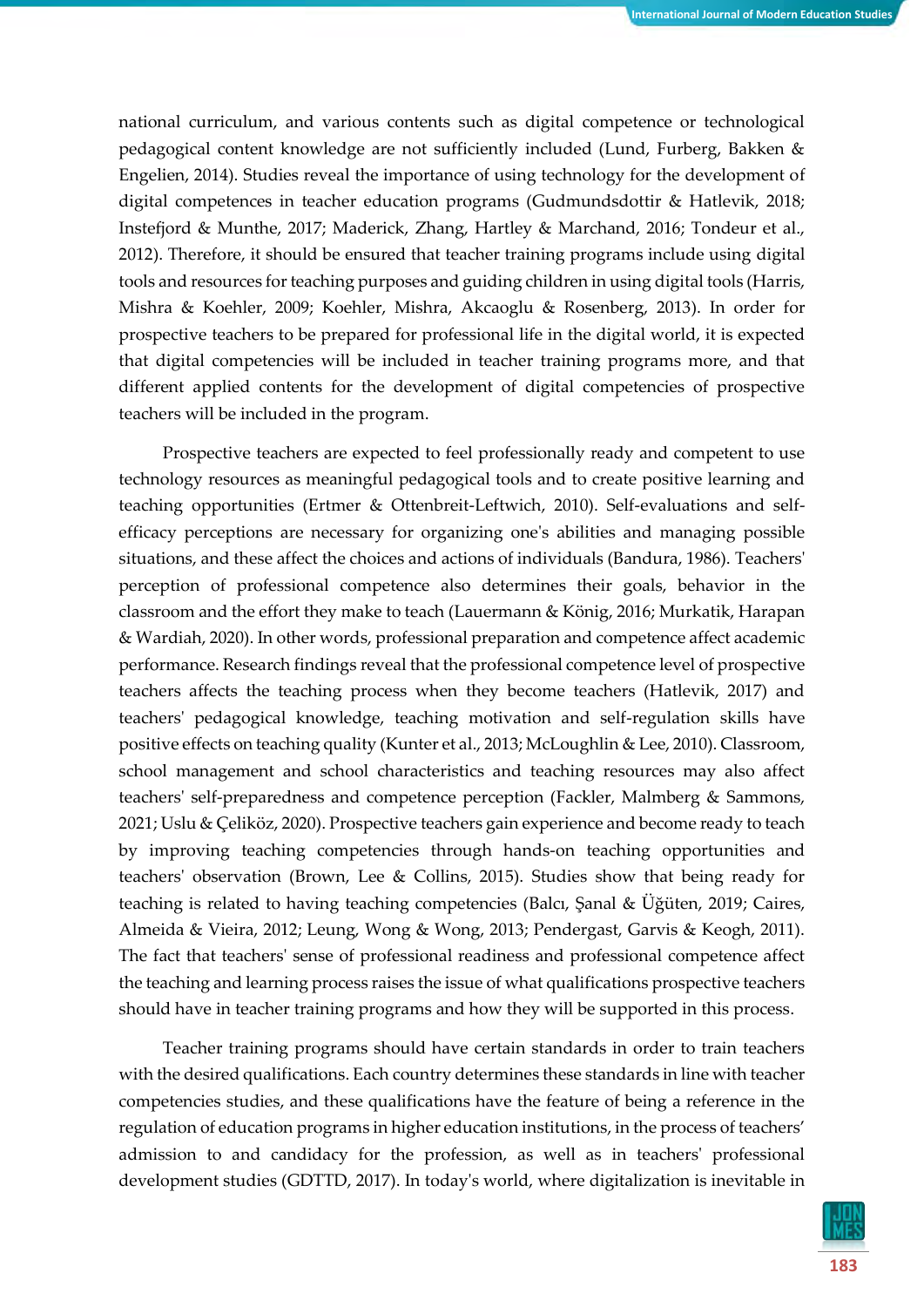teacher education, there is a need to implement different practices in the teaching-learning process in order to improve the ability to use information and communication technologies, which are among the teacher competencies, and to make prospective teachers digitally literate (Gruszczynska, Merchant & Pountney, 2013). In order to understand the innovations and changes in education and technology and to reflect them in the classroom environment, digital literacy is expected to be added to the professional competencies of prospective teachers by performing a digital innovation in teacher training programs. Thus, educational models that are open to pedagogical innovations, using flexible, creative digital technologies can be created and applications that will make the teaching learning process more meaningful can be implemented (Hepp, Fernández & García, 2015; Ligocki & Sturgis, 2021). Research results show the importance of digital literacy skills in teacher education (Gruszczynska & Pountney, 2013), the necessity to support teacher education in terms of technology use and digital literacy in teaching (Burnett, 2011), and the requirement for digital competence among prospective teachers to maintain their instructional self-efficacy in technology-rich classrooms (Elstad & Christophersen, 2017). It is seen that new generation teachers need to have enough equipment to feel ready for the profession and to complete their learning processes in such a way that they possess the competencies that include digital literacy.

As a result of the reflection of the great change in technology in the 21st century, the qualifications that prospective teachers should possess also differed and it became necessary for teachers to possess digital literacy, also known as the ability to use technology, for their professional readiness. In teacher training programs, there is a need for good quality studies to be made in this field in order to ensure the professional readiness of teachers by supporting teacher competencies in the dimensions of knowledge, understanding, skill and ability with technology and new approaches. In the light of the studies in the literature, this study aims to determine the extent to which prospective teachers consider themselves competent to have digital literacy skills and feel ready for the teaching profession. Digital literacy skills can contribute to prospective teachers' creating an online learning environment, feeling more competent, using appropriate teaching-learning methods, and increasing interaction among students. Considering that prospective teachers frequently use technology in daily life, it is thought that knowing how to use digital skills in developing professional teaching competencies will contribute to the improvement of the quality of teacher education, and the graduation of prospective teachers who are more professionally equipped and ready for teaching.

In the aim of this study is to examine the relationship between prospective preschool teachers' digital literacy and teaching readiness levels. Accordingly, answers to the following questions were sought in the study:

1: What are prospective teachers' digital literacy and teaching readiness levels?

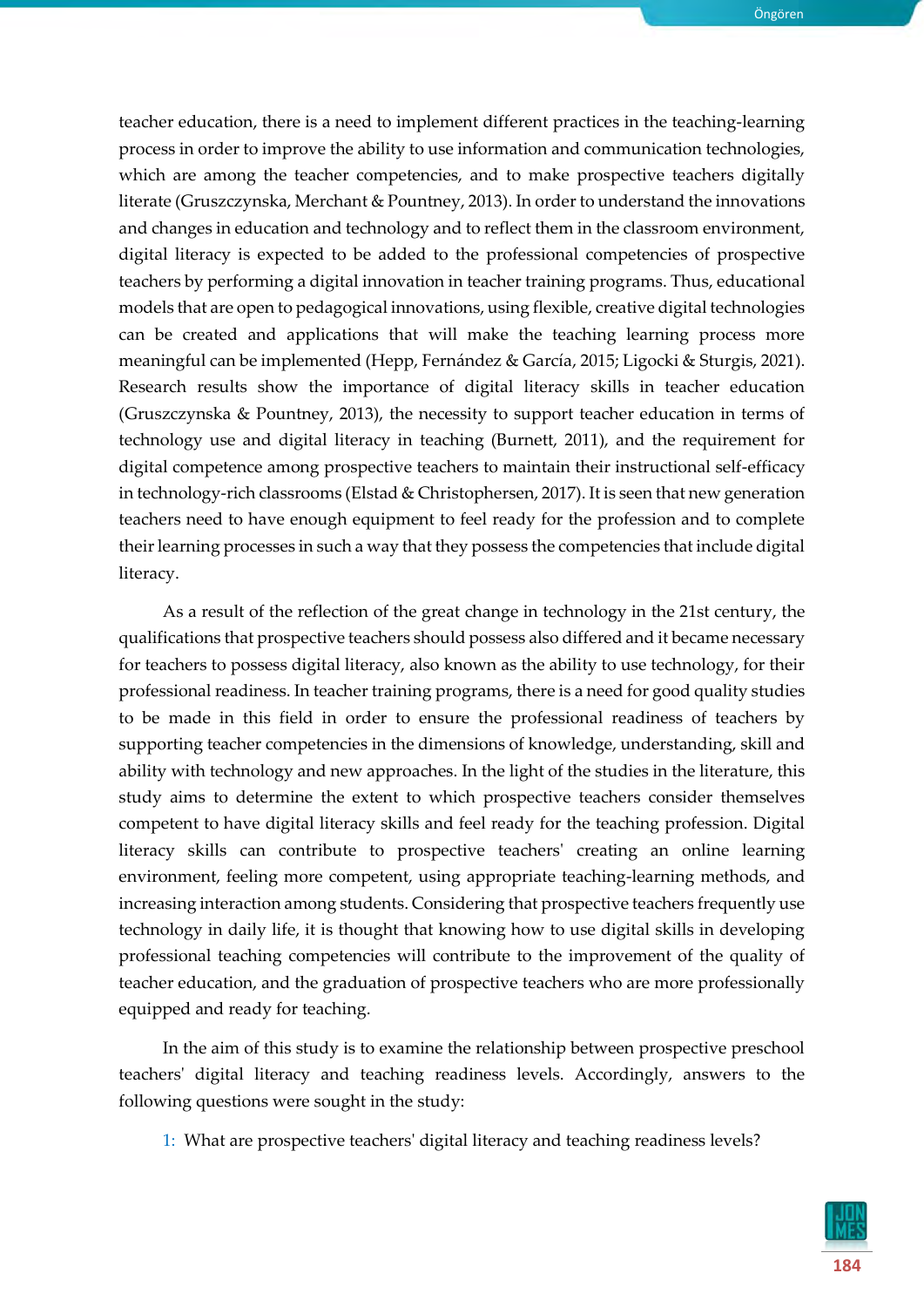2: Do digital literacy and teaching readiness differ significantly according to gender and grade level variables?

3: Is there a significant relationship between digital literacy and teaching readiness?

4: Is digital literacy a predictor of teaching readiness?

#### **METHOD**

#### *Research Model*

This study, which examines the digital literacy and teaching readiness levels of prospective preschool teachers, was carried out using the quantitative research method. Quantitative research is a research method that focuses on qualities such as beliefs, opinions, attitudes, motivation and behavior and requires collecting numerical data to explain a phenomenon (Muijs, 2010). The correlational survey model, one of the quantitative research designs, was used in the study. Correlational research is used to test the existence of relationships between variables (Fraenkel, Wallen & Hyun, 2012). In the study, an attempt was made to determine whether the dependent variables differed significantly according to the independent variables, the relationship between digital literacy and teaching readiness levels, and whether digital literacy predicted teaching readiness.

#### *Research Sample*

The sample of the study consisted of 349 prospective preschool teachers studying in the third and fourth year at four state universities in Turkey during the academic year 2020- 2021. While determining the sample of the study, the criterion sampling method was preferred among the purposeful sampling methods. Criterion sampling helps to provide indepth and rich data for a specific purpose (Teddlie & Tashakkori, 2015). The criteria determined at this stage were that the participants should be educated in the third and fourth grade and have taken the information technologies and instructional technologies courses for their suitability for the teaching profession. Demographic information regarding the research sample is given in Table 1 below.

#### Table 1

| Variable Group |           | f   | $\mathbf{0}_{\mathbf{0}}^{\prime}$ |
|----------------|-----------|-----|------------------------------------|
| Gender         | Female    | 290 | 83.1                               |
|                | Male      | 59  | 16.9                               |
| Grade          | 3rd grade | 162 | 46.4                               |
| level          | 4th grade | 187 | 53.6                               |

*Demographic Information Regarding the Research Sample*

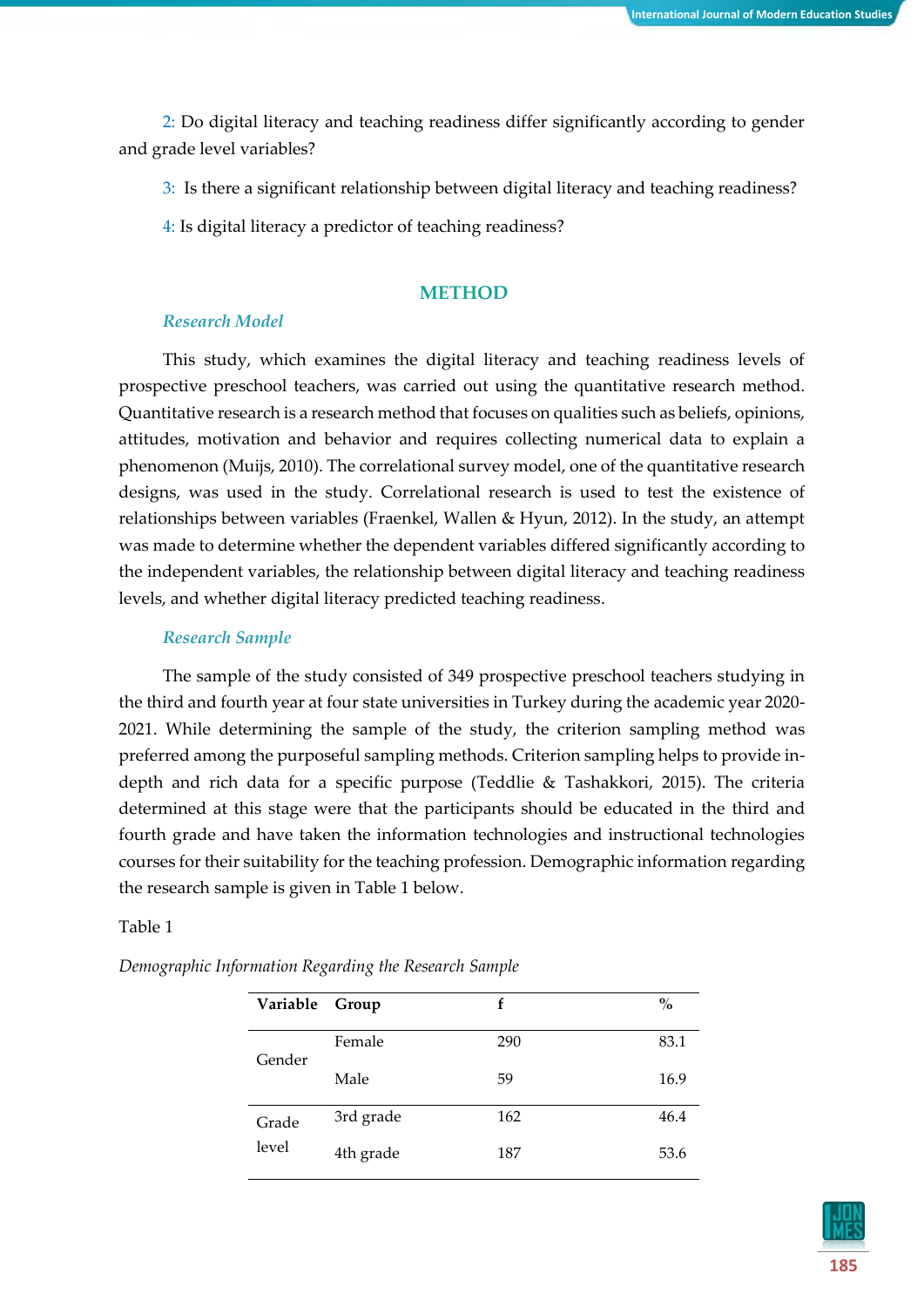When Table 1 is examined, it is seen that 290 (83.1%) female and 59 (16.9%) male prospective teachers were included in the study. Of the prospective teachers, 162 (46.4%) students were in the 3rd grade and 187 (53.6%) students were in the 4th grade.

# *Data Collection Tools and Data Collection*

The research data were collected by using the 'Digital Literacy Scale' and 'Teaching Readiness Scale'. The independent variables of the research were determined as gender and grade level of education; the dependent variables were determined as digital literacy and teaching readiness.

Digital Literacy Scale (DLS): Developed by Ng (2012), the Digital Literacy Scale, which consists of 17 items and 4 sub-dimensions (attitude, technical, cognitive and social), was adapted into Turkish by Hamutoğlu, Güngören, Uyanık and Erdoğan (2017) and validity and reliability studies were made. A 5-point Likert type rating is used as "strongly agree" (5), and "strongly disagree" (1) on the scale, in which there are no reverse-scored items.

The internal consistency coefficient of the scale (Cronbach alpha) was calculated as .93 for the whole scale, .88 for the attitude sub-dimension, .89 for the technical sub-dimension, .70 for the cognitive sub-dimension and .72 for the social sub-dimension. In this study, the Cronbach's alpha coefficient was found to be .89 for the reliability of the whole scale, .83 for the attitude sub-dimension, .81 for the technical sub-dimension, .59 for the cognitive subdimension and .65 for the social sub-dimension. These values can be interpreted as that the scale gives reliable results for the data obtained from the sample group. The KMO sample fit coefficient for the construct validity of the scale was determined to be .90, and the Bartlett sphericity test value was 2993.427 ( $p$  <.001). With factor analysis, it was determined that the scale has a four-factor structure, explaining 59.50% of the total variance, and that the factor loadings vary between .38 and .81.

Teaching Readiness Scale: The Teaching Readiness Scale, adapted to Turkish by Yıldırım and Kalman (2017), is a 5-point Likert-type scale consisting of 20 questions and 4 sub-dimensions: "creating an effective learning environment", "designing the teaching process", "technopedagogical competence" and "understanding the learner". The scale, which does not contain any items that need to be coded in reverse, ranges from  $1 = \text{very}$ insufficient to 5 = very sufficient, and at least one and at most five points can be obtained from each item.

Yıldırım and Kalman (2017) determined the value of the Cronbach's alpha reliability coefficient as .92 for the whole scale, and .82 for the creating an effective learning environment dimension, .80 for the designing of the teaching process dimension, .83 for the technopedagogical competence dimension, and .73 for the understanding the learner dimension that constitute the scale. In this study, the Cronbach's alpha coefficient was found

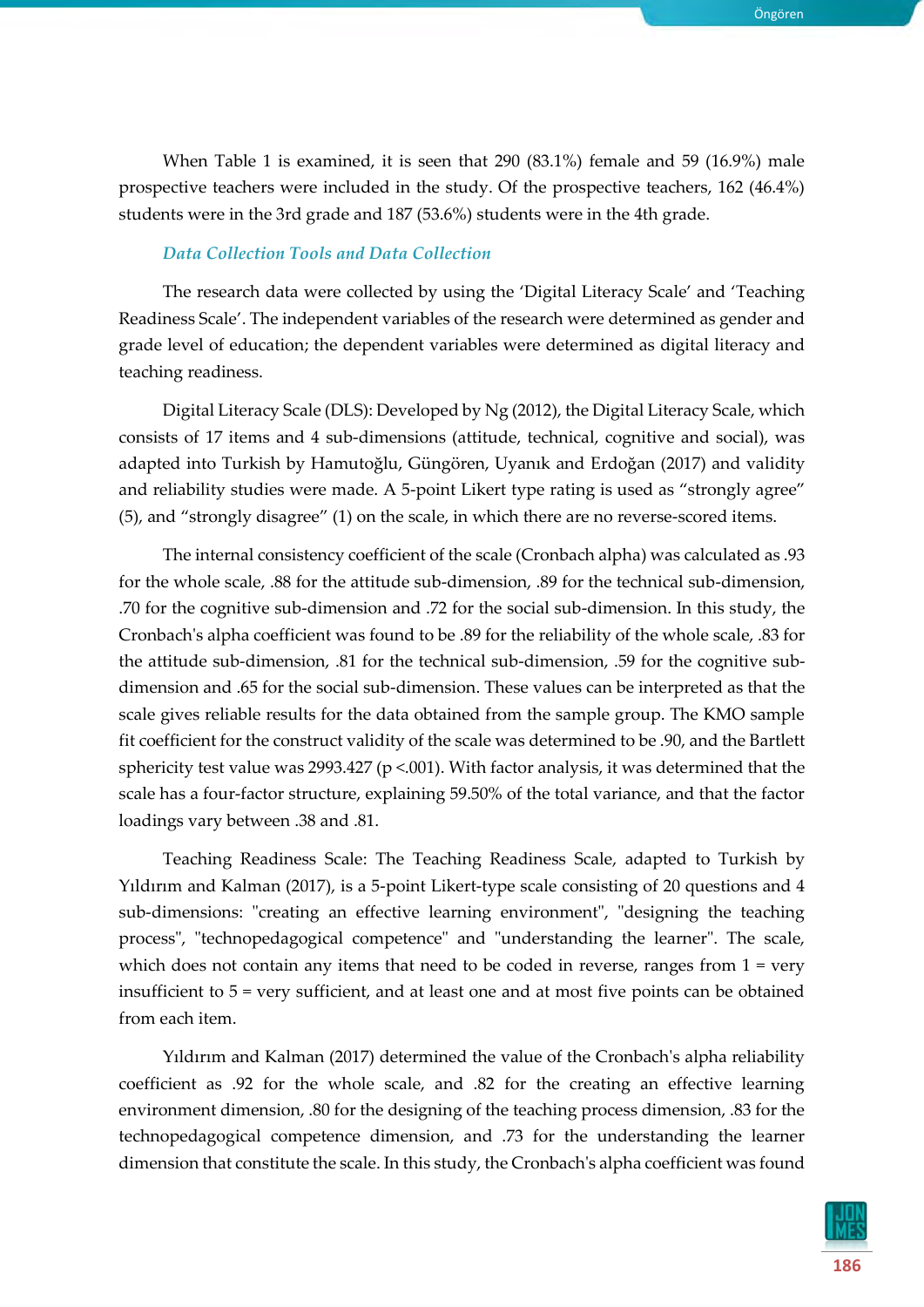to be .94 for the reliability of the whole scale, .86 for the creating an effective learning environment dimension, .89 for the dimension of designing the teaching process, .74 for the technopedagogical competence dimension and .81 for the understanding the learner dimension. These values can be interpreted as that the scale gives reliable results for the data obtained from the sample group. The KMO sample fit coefficient for the construct validity of the scale was determined as .94, and the Bartlett Sphericity test value was 4309.843 (p <.001). With factor analysis, it was determined that the scale has a four-factor structure, explaining 61.38% of the total variance, and that the factor loadings vary between .47 and .76.

The implementation of this research was carried out online in the 2020-2021 academic year with the voluntary participation of prospective preschool teachers. The necessary explanations were given to the participants about the questionnaire and the participants were informed about the confidentiality of personal information. No personal information about the prospective teachers was collected, and the data collected from the scales were used only for research purposes.

#### *Data Analysis*

In the analysis of the data, firstly, the missing data in the data set were examined and the questionnaire forms belonging to persons who completed them without due care were removed from the data set. In the analysis of the data, 349 questionnaire forms were evaluated. The data obtained within the scope of the research were analyzed using the IBM SPSS 22 software program. In order to examine the normal distribution of the data in the study, kurtosis and skewness values were examined and it was determined that the data were distributed normally. In the interpretation of the data, the significance level was accepted as .05 (Creswell, 2012). In the analysis process, independent samples t-test was used when the normality assumption was met for the data; the relationship between the two dependent variables of the study was calculated using the Pearson correlation coefficient, one of the correlation techniques. Multiple linear regression analysis was conducted to find out whether digital literacy predicted teaching readiness.

#### *Research Ethical Permissions*

In this study, all rules stated to be followed within the scope of "Higher Education Institutions Scientific Research and Publication Ethics Directive" were followed. None of the actions stated under the title "Actions Against Scientific Research and Publication Ethics", which is the second part of the directive, were not taken.

Ethical review board name: Nevşehir Hacı Bektaş Veli University Ethics Committee

Date of ethics review decision: 03.02.2021

Ethics assessment document issue number: 36

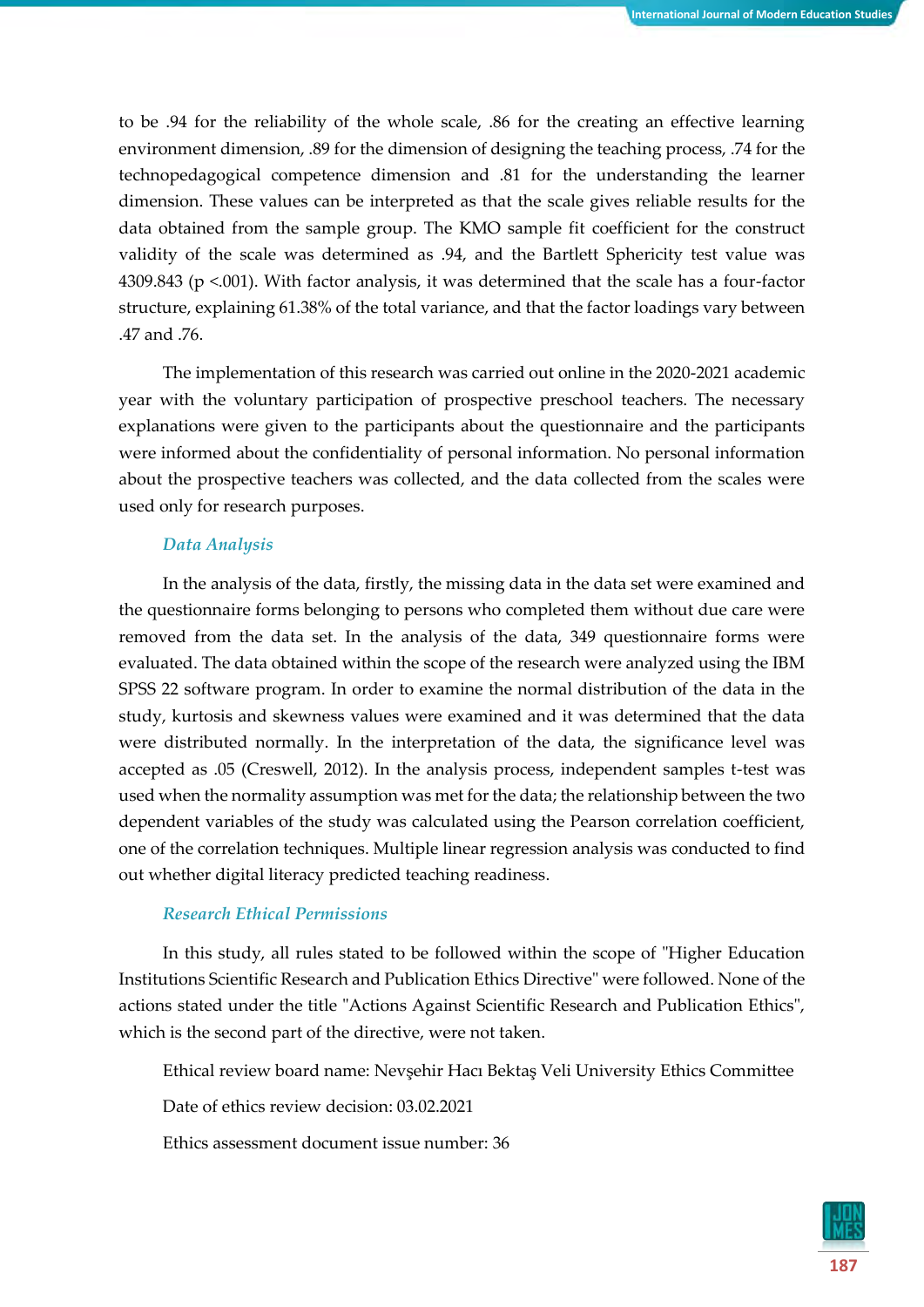# **RESULTS**

In this section, the findings obtained as a result of the analysis of the research data are included. Descriptive statistics on digital literacy levels of prospective teachers are given in Table 2.

# Table 2

*Descriptive Statistics on Prospective Teachers' Digital Literacy Levels and Sub-Dimensions*

|                  | <b>Variables</b>    | N   | $\bar{\mathbf{X}}$ | sd  | Med  | Mod  | Ky      | <b>SE</b> | Bs      | <b>SE</b> |
|------------------|---------------------|-----|--------------------|-----|------|------|---------|-----------|---------|-----------|
|                  |                     |     |                    |     |      |      |         | (Ky)      |         | (Bs)      |
|                  | Digital<br>Literacy | 349 | 3.65               | .60 | 3.70 | 3.59 | 1.385   | .260      | $-.710$ | .131      |
| Digital Literacy | Attitude            | 349 | 3.67               | .71 | 3.71 | 3.71 | .1.246  | .260      | $-.847$ | .131      |
|                  | Technical           | 349 | 3.70               | .65 | 3.83 | 3.67 | .806    | .260      | $-.275$ | .131      |
|                  | Cognitive           | 349 | 3.71               | .84 | 4    | 4    | 1.074   | .260      | $-.877$ | .131      |
|                  | Social              | 349 | 3.32               | .85 | 3.50 | 4    | $-.083$ | .260      | $-.273$ | .131      |

When Table 2 is examined, it is seen that the mean digital literacy score of the participants is  $\bar{X}$ =3.65. Accordingly, it can be said that the digital literacy levels of prospective teachers were high. When the means of the digital literacy scale sub-dimensions are examined, it is seen that attitude is  $\overline{X}$ =3.67, technical is  $\overline{X}$ =3.40, cognitive is  $\overline{X}$ =3.71 and social is  $\bar{X}$ =3.32. It can be said that the digital literacy levels of the participants were also high in the sub-dimensions. Descriptive statistics on prospective teachers' readiness for teaching are given in Table 3.

# Table 3

*Descriptive Statistics on Prospective Teachers' Levels of Teacher Readiness and Sub-Dimensions*

|                           | <b>Variables</b>                                    | N   | $\bar{\mathbf{X}}$ | sd  | Med            | Mod            |       | <b>SE</b> | <b>Bs</b> | <b>SE</b> |
|---------------------------|-----------------------------------------------------|-----|--------------------|-----|----------------|----------------|-------|-----------|-----------|-----------|
|                           |                                                     |     |                    |     |                |                | Ky    | (Ky)      |           | (Bs)      |
|                           | Teaching<br>Readiness                               | 349 | 3.68               | .61 | 3.82           | $\overline{4}$ | 1.261 | .260      | $-.889$   | .131      |
|                           | Understanding the<br>Learner                        | 349 | 3.64               | .75 | 3.89           | $\overline{4}$ | 1.329 | .260      | $-0.929$  | .131      |
| <b>Teaching Readiness</b> | Creating<br>an<br>Effective Learning<br>Environment | 349 | 3.64               | .69 | 3.83           | $\overline{4}$ | 1.292 | .260      | $-0.905$  | .131      |
|                           | Designing<br>the<br><b>Teaching Process</b>         | 349 | 3.76               | .67 | $\overline{4}$ | $\overline{4}$ | 1.292 | .260      | $-.871$   | .131      |
|                           | Technopedagogical<br>Competence                     | 349 | 3.65               | .67 | 3.80           | $\overline{4}$ | 1.039 | .260      | $-795$    | .131      |

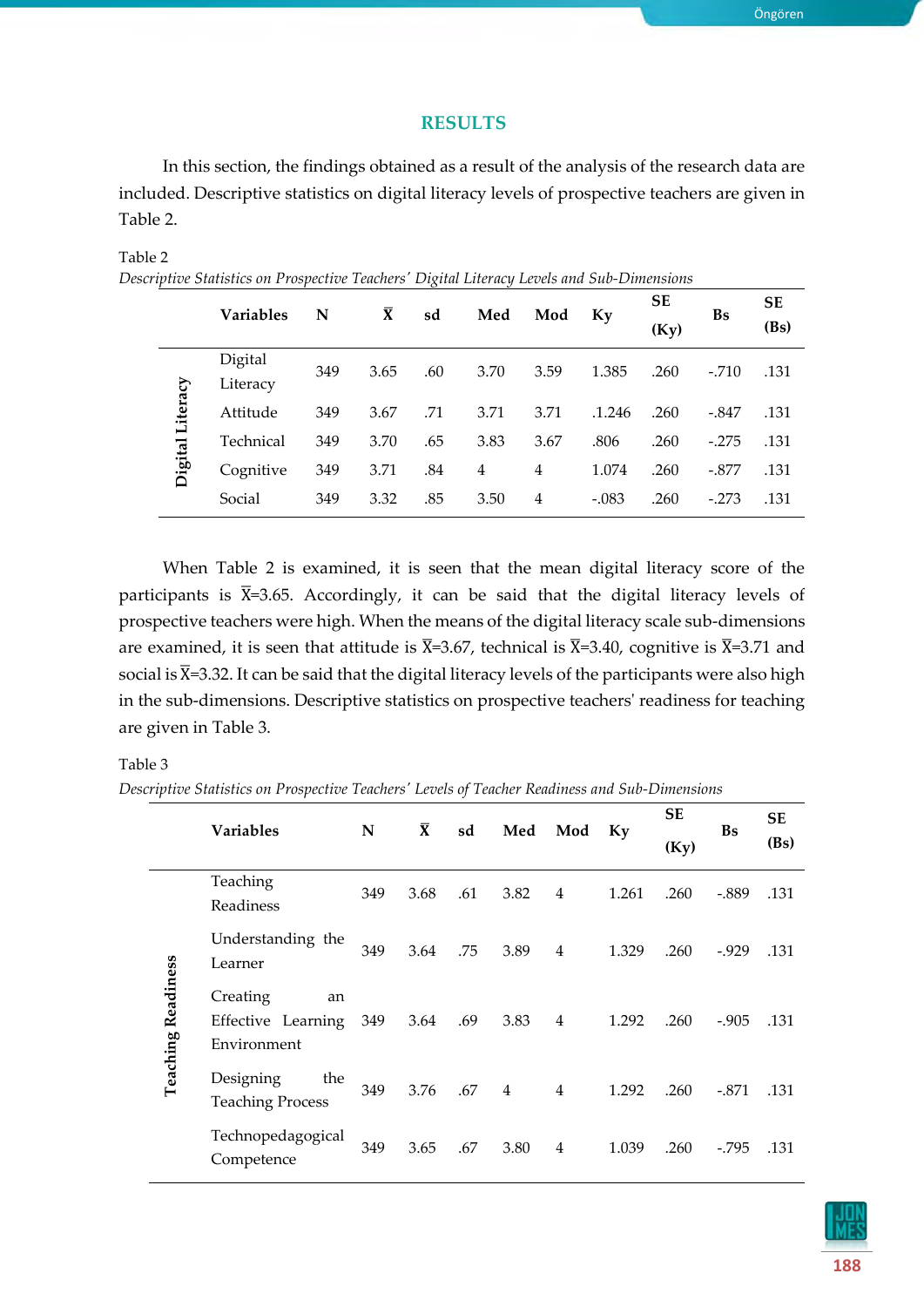When Table 3 is examined, it is seen that the participants' mean scores for readiness for teaching are  $\bar{X}$ =3.68. Accordingly, it can be said that prospective teachers had a high level of teacher readiness. When the means of the sub-dimensions of the scale of readiness for teaching is examined, it is seen that understanding the learner is  $\bar{x}$ =3.64, creating an effective learning environment is  $\bar{X}$ =3.64, designing the teaching process is  $\bar{X}$ =3.76 and technopedagogical competence is  $\overline{X}$ =3.65. It can be said that the readiness level of the participants for teaching was also high in the sub-dimensions.

When Tables 2 and Table 3 are examined, it is seen that the mean, median and mode values obtained from the digital literacy and teaching readiness scales converge and that the distribution does not diverge from the normal. The digital literacy scale skewness value was found to be 1.385 and the kurtosis value was -.710, the readiness to teach scale skewness value was found to be 1.261 and the kurtosis value was -.889. It was determined that kurtosis and skewness values varied within the range of  $\pm$  1.5 in all variables. The fact that kurtosis and skewness values are within the limits  $(\pm 1.5)$  indicates that the distribution of the data is normal (Tabachnick & Fidell, 2012). Accordingly, it was determined that the data obtained from the digital literacy scale and the readiness for teaching scale were distributed normally. In Table 4 below, the findings regarding the analysis of prospective teachers' mean scores on digital literacy and teaching readiness according to the gender variable are given.

|                           |                                                     |           | $\bar{\mathbf{X}}$ |     |                |                |       | <b>SE</b> |           | <b>SE</b> |
|---------------------------|-----------------------------------------------------|-----------|--------------------|-----|----------------|----------------|-------|-----------|-----------|-----------|
|                           | <b>Variables</b>                                    | ${\bf N}$ |                    | sd  | Med            | Mod            | Ky    | (Ky)      | <b>Bs</b> | (Bs)      |
|                           | Teaching<br>Readiness                               | 349       | 3.68               | .61 | 3.82           | 4              | 1.261 | .260      | $-.889$   | .131      |
|                           | Understanding the<br>Learner                        | 349       | 3.64               | .75 | 3.89           | $\overline{4}$ | 1.329 | .260      | $-0.929$  | .131      |
| <b>Teaching Readiness</b> | Creating<br>an<br>Effective Learning<br>Environment | 349       | 3.64               | .69 | 3.83           | $\overline{4}$ | 1.292 | .260      | $-.905$   | .131      |
|                           | Designing<br>the<br><b>Teaching Process</b>         | 349       | 3.76               | .67 | $\overline{4}$ | $\overline{4}$ | 1.292 | .260      | $-.871$   | .131      |
|                           | Technopedagogical<br>Competence                     | 349       | 3.65               | .67 | 3.80           | 4              | 1.039 | .260      | $-.795$   | .131      |

#### Table 4

| T-test Results on Digital Literacy and Teacher Readiness Levels of Prospective Teachers According to Gender |  |  |
|-------------------------------------------------------------------------------------------------------------|--|--|
|-------------------------------------------------------------------------------------------------------------|--|--|

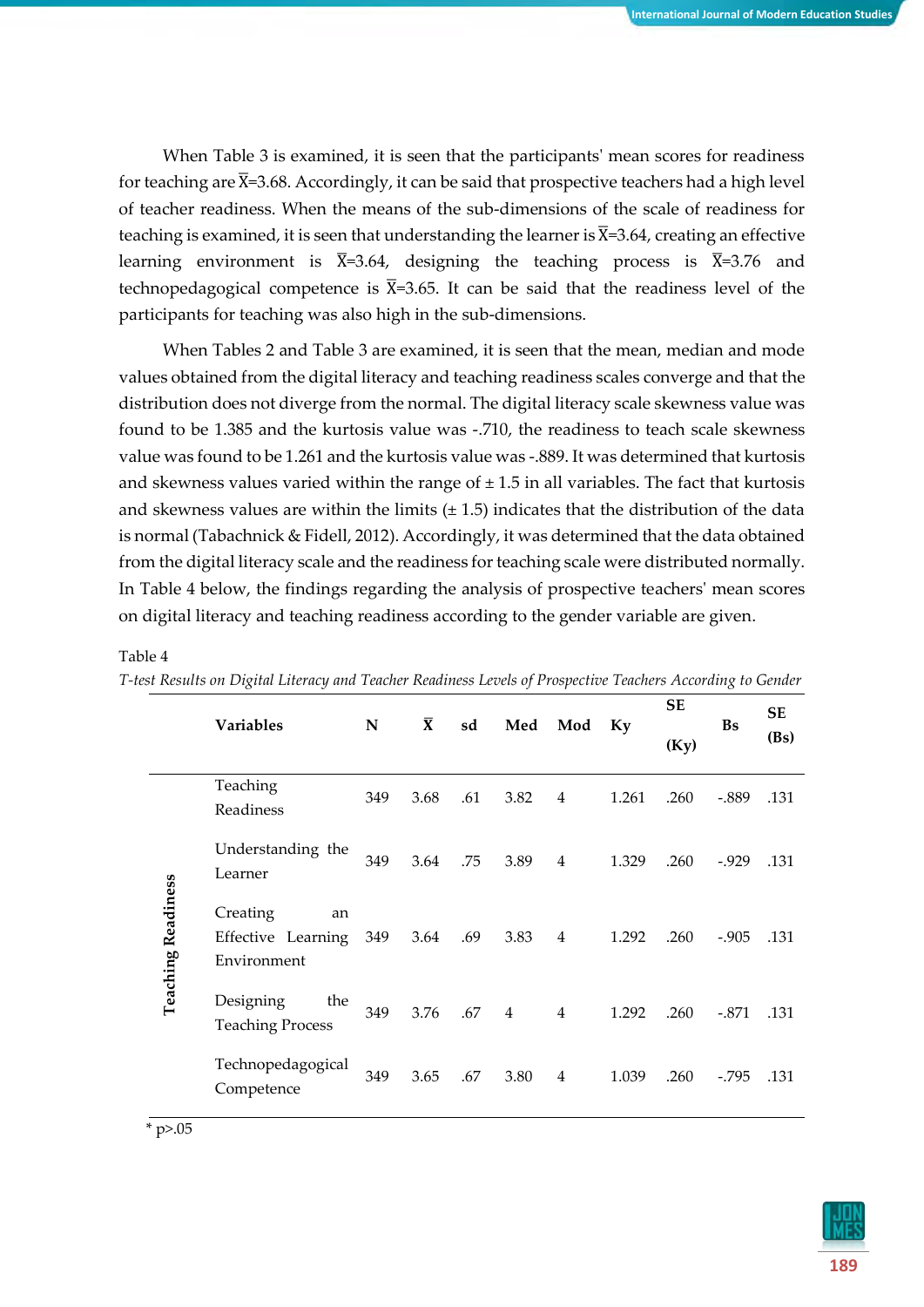When Table 4 was examined, it was determined that the digital literacy levels of the participants did not differ significantly according to the gender variable  $[t_{(347)}=462, p>0.05]$ . Similarly, it was seen that there was no significant difference between the teachers' readiness levels for teaching and the gender variable  $[t_{(347)} = -1.009, p > 0.05]$ . In this case, it can be said that the digital literacy and teaching readiness levels of female and male prospective teachers did not differ significantly. In Table 5 below, the findings regarding the analysis of

Table 5

*T-test Results Regarding the Digital Literacy and Teaching Readiness Levels of Prospective Teachers According to Grade Level Variable*

the mean scores of the prospective teachers regarding their digital literacy and teaching

readiness levels according to the grade level variable are given.

| 3.61 | .57 |                   |          |          |
|------|-----|-------------------|----------|----------|
|      |     | 347               | $-1.071$ | .285     |
| 3.68 |     |                   |          |          |
| 3.63 |     |                   |          | .166     |
| 3.72 |     |                   |          |          |
|      |     | .62<br>.60<br>.62 | 347      | $-1.389$ |

 $*$  p>.05

When Table 5 was examined, it was determined that the digital literacy levels of the participants did not differ significantly according to the grade level variable  $[t_{(347)} = -1.071$ , p>.05]. Similarly, it is seen that there was no significant difference between the teachers' readiness levels for teaching and the grade level variable  $[t_{(347)} = -1.389, p > 0.05]$ . In this case, it can be said that the digital literacy and teaching readiness levels of prospective teachers studying in the third and fourth grades did not differ significantly. Table 6 below includes findings related to Variance Inflation Factors (VIF) and Tolerance Values (Tolerance = 1 / VIF) to determine multiple relationships between predictor variables.

Table 6

*Tolerance and VIF Values of Digital Literacy Dimensions*

| Predictive       | <b>Tolerance</b> | <b>VIF</b> |
|------------------|------------------|------------|
| <b>Variables</b> |                  |            |
| Attitude         | .474             | 2.109      |
| Technical        | .450             | 2.222      |
| Cognitive        | .578             | 1.729      |
| Social           | .525             | 1.904      |

When Table 6 is examined, it is seen that the VIF values of the predictor variables are lower than 10 and that the tolerance values are higher than 0.20. In line with these results, it can be said that there is no multicollinearity problem in terms of tolerance values and VIF values among the predictive variables (Hair, Anderson, Tatham & Black, 1998) and that there is no perfect linear relationship between variables. Table 7 below includes the findings of the correlation analysis conducted to examine the relationship between the digital literacy and teaching readiness levels of the participants.



Öngören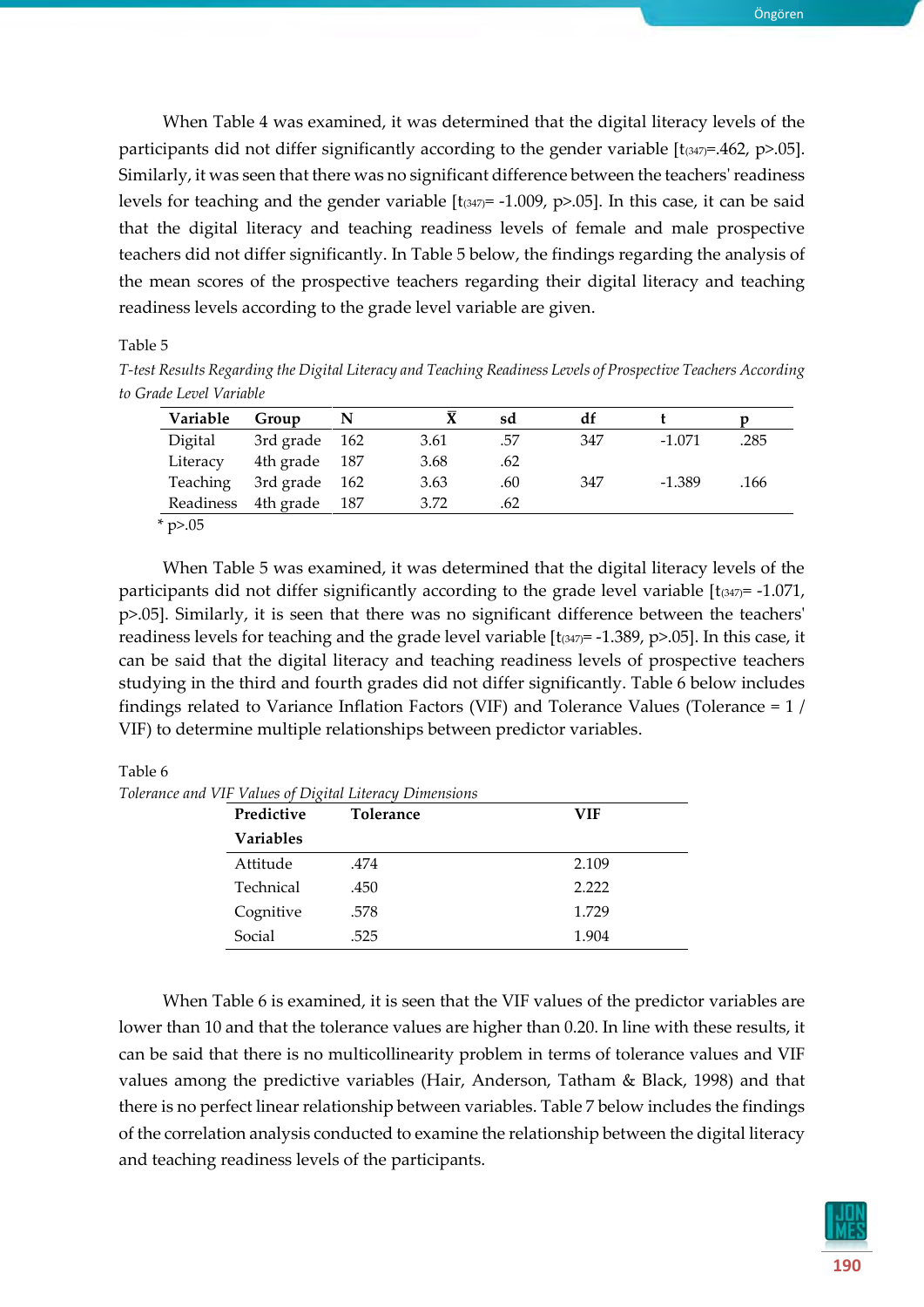|           | Understandin<br>g the Learner | Creating an<br>Effective<br>Learning<br>Environmen<br>t | Designing<br>the<br>Teaching<br><b>Process</b> | Technopedago<br>gical<br>Competence | Mean<br>Teaching<br><b>Readiness</b><br><b>Score</b> |
|-----------|-------------------------------|---------------------------------------------------------|------------------------------------------------|-------------------------------------|------------------------------------------------------|
| Attitude  | $.38**$                       | $.38**$                                                 | $.26**$                                        | $.42**$                             | $.40**$                                              |
| Technical | $.26**$                       | $.30**$                                                 | $.26**$                                        | $.34**$                             | $.33**$                                              |
| Cognitive | $.32**$                       | $.28**$                                                 | $.25**$                                        | $.38**$                             | $.34**$                                              |
| Social    | $.28**$                       | $25**$                                                  | $.23**$                                        | $.34**$                             | $.30**$                                              |
| Mean      |                               |                                                         |                                                |                                     |                                                      |
| Digital   | $.39**$                       | $.39**$                                                 | $.31**$                                        | $.45***$                            | $.42**$                                              |
| Literacy  |                               |                                                         |                                                |                                     |                                                      |
| Score     |                               |                                                         |                                                |                                     |                                                      |
|           |                               |                                                         |                                                |                                     |                                                      |

Table 7 *Relationship between Prospective Teachers' Digital Literacy and Teaching Readiness Levels*

 $*$ p<.01

When Table 7 is examined, it is seen that there is a positive and significant relationship between the digital literacy and teaching readiness mean scores of the participants at the level of .42 (p <.01). The highest correlation between the mean score of being ready to teach and digital literacy sub-dimensions is with the attitude sub-dimension  $(.40)$  (p <.01). The lowest correlation between the mean score of being ready for teaching and digital literacy sub-dimensions was found to be with the social sub-dimension  $(.30)$  (p <.01). The highest correlation between the digital literacy mean score and the readiness for teaching subdimensions is with the technopedagogical competence sub-dimension  $(.45)$  (p <.01). The lowest correlation between the digital literacy mean score and the readiness for teaching sub-dimensions is with the sub-dimension of designing the teaching process  $(.31)$  (p <.01). In Table 8 below, the findings related to Multiple Linear Regression analysis regarding the predictive value of the digital literacy levels of the participants for teaching readiness are given.

| Variable  | B     | Standard<br>Error B | β    | t      | p    | Paired r | Partial r |
|-----------|-------|---------------------|------|--------|------|----------|-----------|
| Constant  | 2.116 | .190                |      | 11.165 | .000 |          | -         |
| Attitude  | .201  | .061                | .234 | 3.318  | .001 | .401     | .176      |
| Cognitive | .088  | .047                | .120 | 1.888  | .061 | .340     | .101      |
| Social    | .072  | .048                | .100 | 1.487  | .138 | .305     | .080      |
|           |       |                     |      |        |      |          |           |

Table 8

*Regression Analysis Results Regarding the Predictive Effect of Digital Literacy on Teacher Readiness*

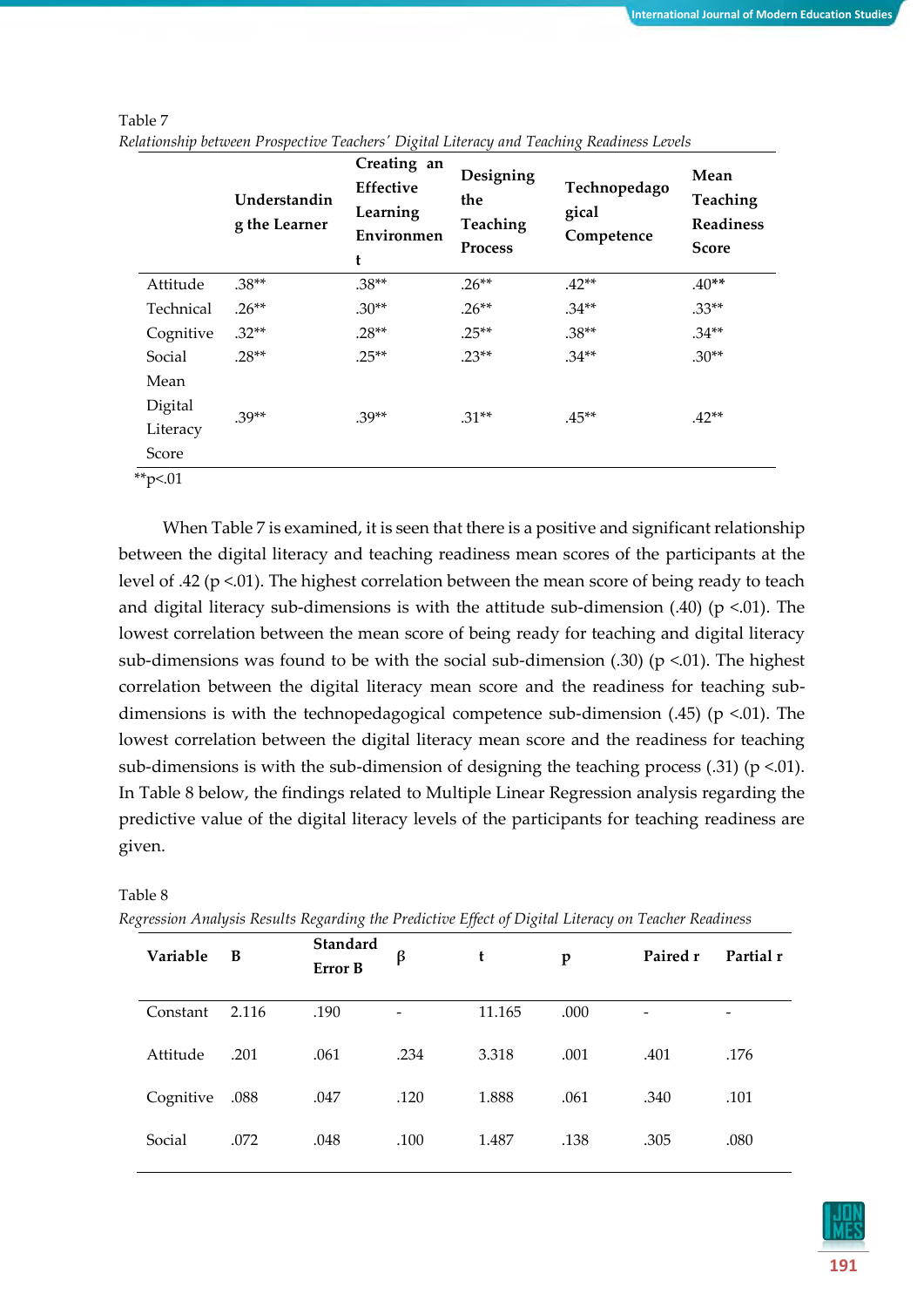| 071. Technical | .069 | .075 | 1.036 | .301 | .330 | .056 |
|----------------|------|------|-------|------|------|------|

R=.436 R<sup>2</sup>=.190 F<sub>(4,345)</sub>=20.133 p=.000

When Table 8 is examined, it is seen that there is a moderately significant relationship (R =.436) between the digital literacy attitude, technical, cognitive and social sub-dimensions and the readiness for teaching scores. The four dimensions together explain 19% of the total variance in the level of teaching readiness  $(R^2=0.190)$ . According to the standardized regression coefficient (β), the relative importance of predictor variables on teaching readiness is attitude (β=.234), cognitive (β=.120), social (β=.100) and technical (β=.075). According to the t-test results regarding the significance of the regression coefficients, among all predictor variables, the attitude sub-dimension ( $t = 3.318$ ,  $p = .001$ ) is a significant predictor of the level of teaching readiness. Accordingly, there is a low level positive relationship between the readiness level of the participants for teaching and attitude, which is one of the sub-dimensions of the digital literacy scale. From the digital literacy subdimensions, it is seen that cognitive ( $t=1.888$ ,  $p=.061$ ), social ( $t=1.487$ ,  $p=.138$ ) and technical (t=1.036, p=.301) are not significant predictors of teaching readiness.

## **DISCUSSION**

The digitalization of education provided by universities today has revealed the necessity of developing new competencies in terms of adapting to changing needs for prospective teachers in universities. Digitalization has brought a new dimension to teachers' pedagogical skills and competencies, making it necessary to add digital knowledge and skills within pedagogical competencies. Prospective teachers' development of digital skills in using technology by integrating technology into the learning-teaching process and gaining experience in this field support teacher competencies and teacher readiness. In this study, the relationship between prospective preschool teachers' digital literacy and teaching readiness was examined.

When the findings regarding the determination of digital literacy levels of prospective teachers' in the study were examined, it was found that the digital literacy levels of the participants were high. When the results of the digital literacy sub-dimensions were evaluated, it was determined that the digital literacy levels of the participants were high in the attitude, technical, cognitive and social sub-dimensions. Based on these results, it can be said that prospective teachers find themselves competent in digital literacy and that the digital experiences of prospective teachers in daily life have a positive effect on their digital competence. In similar studies, it was found that prospective teachers' digital literacy levels were high (Çetin, 2016; Ocak & Karakuş, 2019; Kim, Hong & Song, 2018; León-Pérez, Bas, Escudero-Nahón, 2020; Üstündağ, Güneş & Bahçivan, 2017; Şad & Nalçacı, 2015). The results of the digital competence of the participants obtained in this study are similar to the other research results. Accordingly, it can be suggested that various applied training courses



Öngören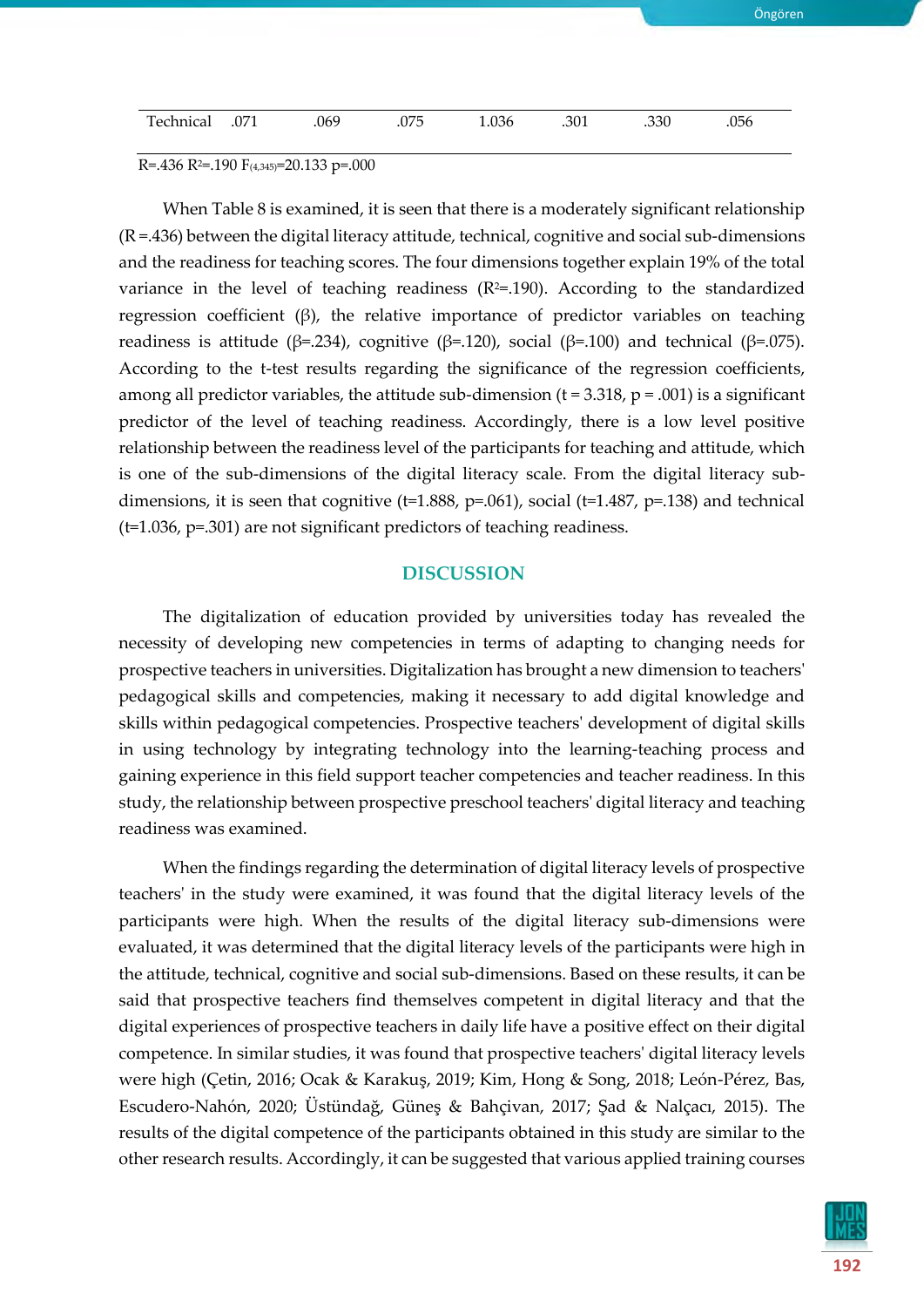are organized in order to professionally develop the digital competencies of prospective teachers.

When the findings of the study regarding the determination of digital literacy levels of prospective teachers according to the gender variable were examined, it was found that in terms of gender veriable, digital literacy levels of prospective teachers do not differ significantly. In this case, it can be said that there was no difference between the digital literacy levels of female and male prospective teachers. In similar studies, it was determined that gender did not affect the frequency of internet use (Dikmen & Tuncer, 2018; Kozan & Bulut-Özek, 2019; Kul, 2020; Tondeur, Aesaert, Prestridge & Consuegra, 2018). Those research results are parallel with the findings of this study regarding the gender variable. On the other hand, research findings exist which reveal that male prospective teachers' digital literacy levels were significantly higher than those of female prospective teachers (Esteve-Mon, Llopis & Adell-Segura, 2020; Owens & Lilly, 2017; Yazıcıoğlu, Yaylak & Genç, 2020; Yontar, 2019). This may be due to the interest of male teacher candidates in technology. Accordingly, it can be said that digital competencies of female prospective teachers should be developed with various strategies in order to eliminate gender inequalities in education.

When the findings of the study regarding the determination of digital literacy levels of prospective teachers according to the grade level variable were examined, it was found that the digital literacy levels of the participants did not differ according to the grade level variable. It is seen that prospective teachers studying in the third and fourth grades had similar characteristics in terms of digital literacy levels. It can be said that there was no difference according to grade level, since all prospective teachers frequently used digital tools in daily life and all candidates had taken information technologies and instructional technologies courses. The use of technology by prospective teachers in teacher training programs plays a decisive role in the professional preparation of prospective teachers. Prospective teachers are expected to develop their digital literacy skills through applied studies from the first year of the teaching process (Mouza, 2016). When similar studies were examined, it was determined that there was no significant difference in digital literacy levels of prospective teachers according to grade levels (Dedebali, 2020; Özerbaş & Kuralbayeva, 2018; Law, 2018). In the study conducted by Can, Çelik, and Çelik (2020), it was found that the class level variable affected the digital literacy level and that the level of literacy increased as the class level increased. It can be said that there was no difference in this study because the prospective teachers who took part in the study were in the third and fourth grades.

When the findings on the determination of prospective teachers' level of teaching readiness in the study were examined, it was found that the participants' level of teaching readiness was high. When the data on the sub-dimensions of teaching readiness were examined, it was determined that the participants' level of teaching readiness was high in the sub-dimensions of understanding the learner, creating an effective learning

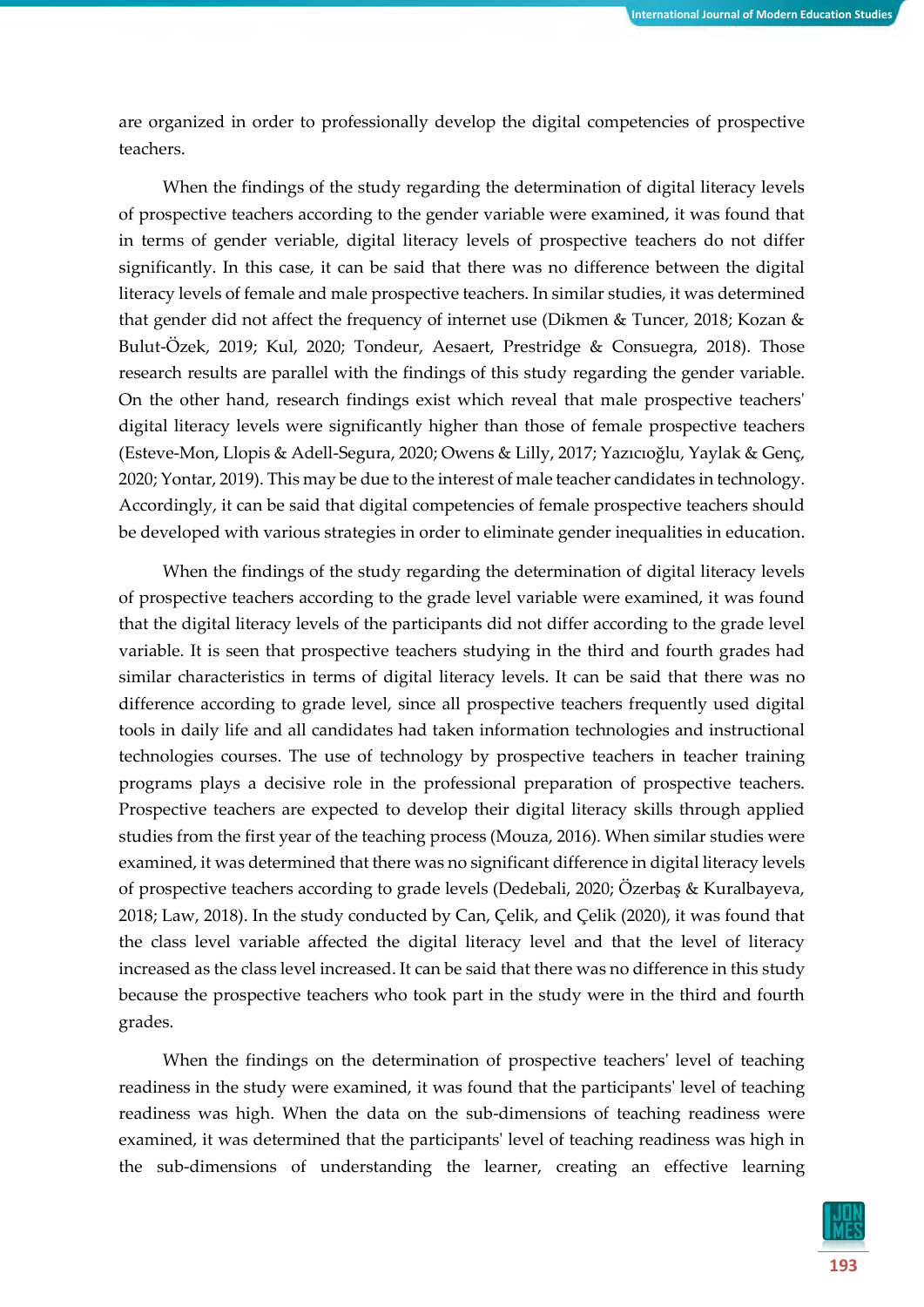environment, designing the teaching process and technopedagogical competence. It can be said that the prospective teachers perceived themselves as competent and that they were ready to teach. Prospective teachers' feeling ready for the profession can positively affect the learning and teaching process. In similar studies, it was determined that prospective teachers had a positive perception of their professional performance (Caires, Almeida & Vieira, 2012; Colson, Sparks, Berridge, Frimming & Willis, 2017; Khalid, Dukmak & Dweikat, 2017) and showed a positive attitude towards the teaching profession. (Doğrul & Kılıç, 2020; Ismail & Jarrah, 2019). The results obtained in this study are similar to the results of the research in the literature.

When the findings regarding the determination of prospective teachers' level of teaching readiness according to the gender variable were examined, it was found that the participants' level of teaching readiness did not differ according to the gender variable. It can be said that male and female prospective teachers had a positive attitude towards the teaching profession and felt themselves competent. In similar studies, it was revealed that gender did not affect the level of teaching readiness (Karakaya, Uzel, Gül & Yılmaz, 2019; Kula, 2015), and that female and male prospective teachers had similar characteristics regarding professional preparation (Specht & Metsala, 2018; Subbaye & Vithal, 2017). It can be said that it is a positive result that female and male prospective teachers evaluated themselves as ready for the profession.

When the findings regarding the determination of prospective teachers 'level of teaching readiness according to the class level variable were examined, it was found that the participants' level of teaching readiness did not differ according to the class level variable. In similar studies, it was revealed that the level of teacher readiness did not differ according to the class level variable (Karatekin, Merey & Keçe, 2015; Tuncer & Bahadır, 2016). In education faculties, theoretical and practical studies are carried out to improve the performance of prospective teachers from the first year onwards in order for them to have the necessary professional knowledge and skills (Bastian, Lys & Pan, 2018). As pedagogical competencies develop in prospective teachers, the process of transformation from student to teacher begins and an increase in feeling ready to teach occurs (Welsh & Schaffer, 2017). In this respect, it can be said that prospective teachers' professional preparations start from an early period and that prospective teachers who have a positive attitude towards the teaching profession feel themselves ready for the profession.

In the study, when the findings on the determination of the relationship between digital literacy and teaching readiness levels of prospective teachers were examined, it was found that there was a positive and significant relationship between the participants' mean scores of digital literacy and teaching readiness at the level of .42 (p<.01). According to Can (2019), there is a weak correlation or no correlation between 0.0 and 0.4, there is a moderate correlation between 0.4 and 0.6 and a high correlation between 0.6 and 1. It was determined that the highest correlation between the mean score of being ready to teach and the digital

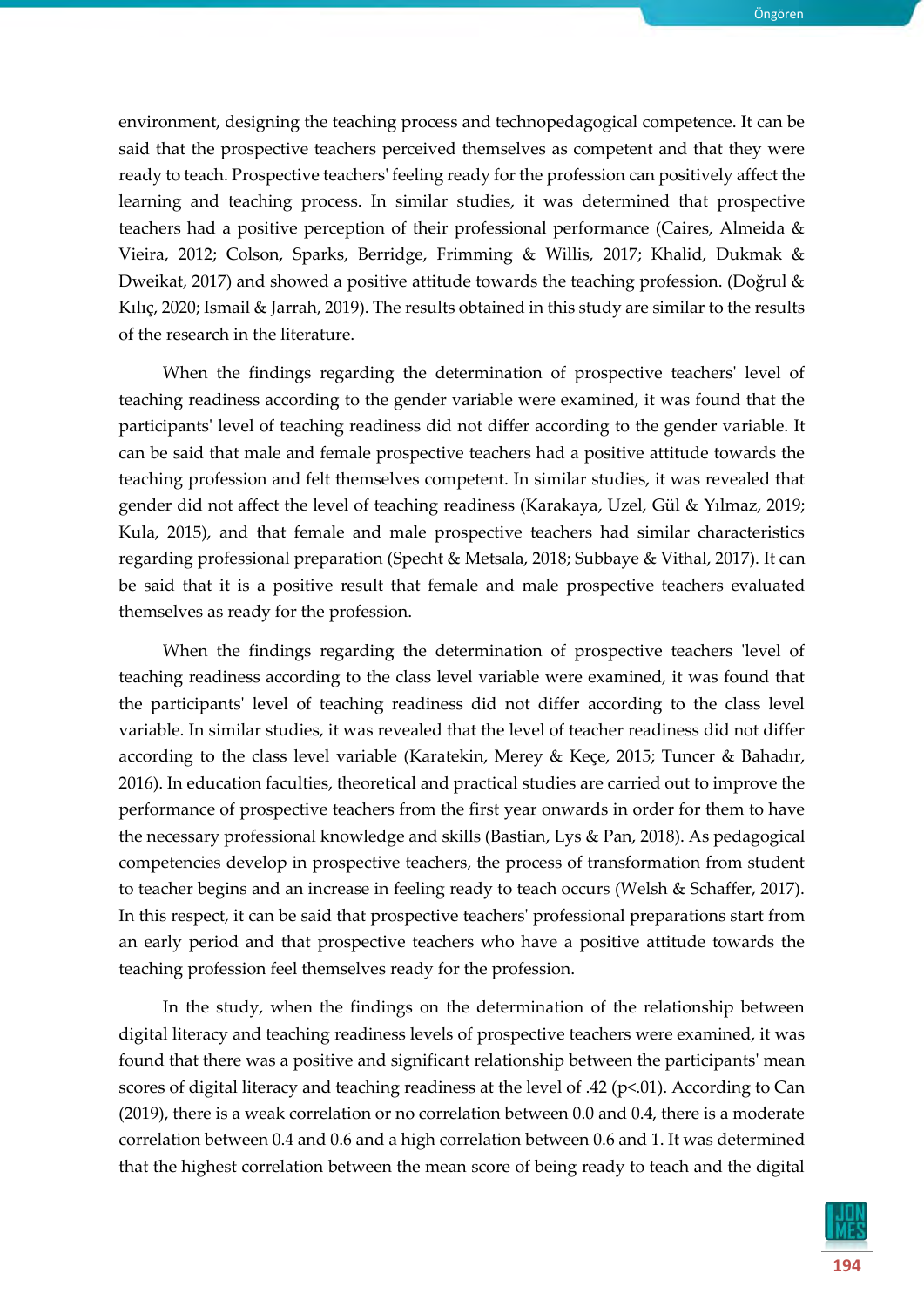literacy sub-dimensions was with the attitude sub-dimension  $(.40)$  (p <.01). In this respect, it can be said that there is a relationship between the attitudes of prospective teachers towards using technology in the learning process and their competencies for being ready for teaching. Similar studies have revealed that there is a strong relationship between prospective teachers' digital competencies and their instructional self-efficacy (Bond, Marín, Dolch, Bedenlier & Zawacki-Richter, 2018; Elstad & Christophersen, 2017; Ng, 2012). Supporting teacher training programs with digital learning experiences (Ally, 2019; Mourlam, Strouse, Newland & Lin, 2019; Wetzel, Buss, Foulger & Lindsey, 2014) is seen as a structure that affects teaching readiness. On the other hand, in some research studies, digital competence is still not seen as an important component of teachers' professional competence (Instefjord & Munthe, 2016) and digital literacy is not included in the process as part of academic literacy in universities (Bakir, 2015; Guzmán-Simón, García-Jiménez & López-Cobo, 2017; Gudmundsdottir & Hatlevik, 2018). Developing digital competencies in teacher training programs is important for prospective teachers' professional readiness. According to the results of the study, it was determined that the highest correlation between the digital literacy average score and the sub-dimensions of being ready for teaching was with the technopedagogical competence sub-dimension  $(.45)$  (p <.01). In line with these results, it can be said that prospective teachers associated technopedagogical competence with digital literacy and that digital literacy positively affected technopedagogical competence. Similar studies show that digital competencies in teacher education are important for teachers' professional development (Instefjord & Munthe, 2017; Kopcha, 2012; List, 2019). The pedagogical use of technology, which is called technological pedagogical content knowledge in teacher education, and the integration of technology into the teaching process are necessary for the professional development of teachers (Mishra & Koehler, 2006; Tarling & Dick, 2016). In this regard, the development of digital competence should be encouraged so that prospective teachers can use technology correctly, access the information they need and reflect this knowledge in the teaching process.

When the findings of the relationship between the predictivity of digital literacy for teaching readiness were examined, it was determined that there was a moderately significant relationship between the digital literacy attitude, technical, cognitive and social sub-dimensions and the readiness for teaching scores, and that the four dimensions together explained 19% of the total variance in the level of teaching readiness. According to the t-test results regarding the significance of the regression coefficients, it was observed that among all the predictive variables, the attitude sub-dimension was a significant predictor of the level of teaching readiness, while the cognitive, social and technical sub-dimensions were not significant predictors of the level of teaching readiness. The fact that attitude subdimension of the digital literacy scale is related to the learning process and that the prospective teachers had a positive attitude towards digital literacy may be effective in their finding themselves professionally ready for teaching. The attitude towards digital literacy can also be evaluated as a result of the increased use of digital resources in teacher

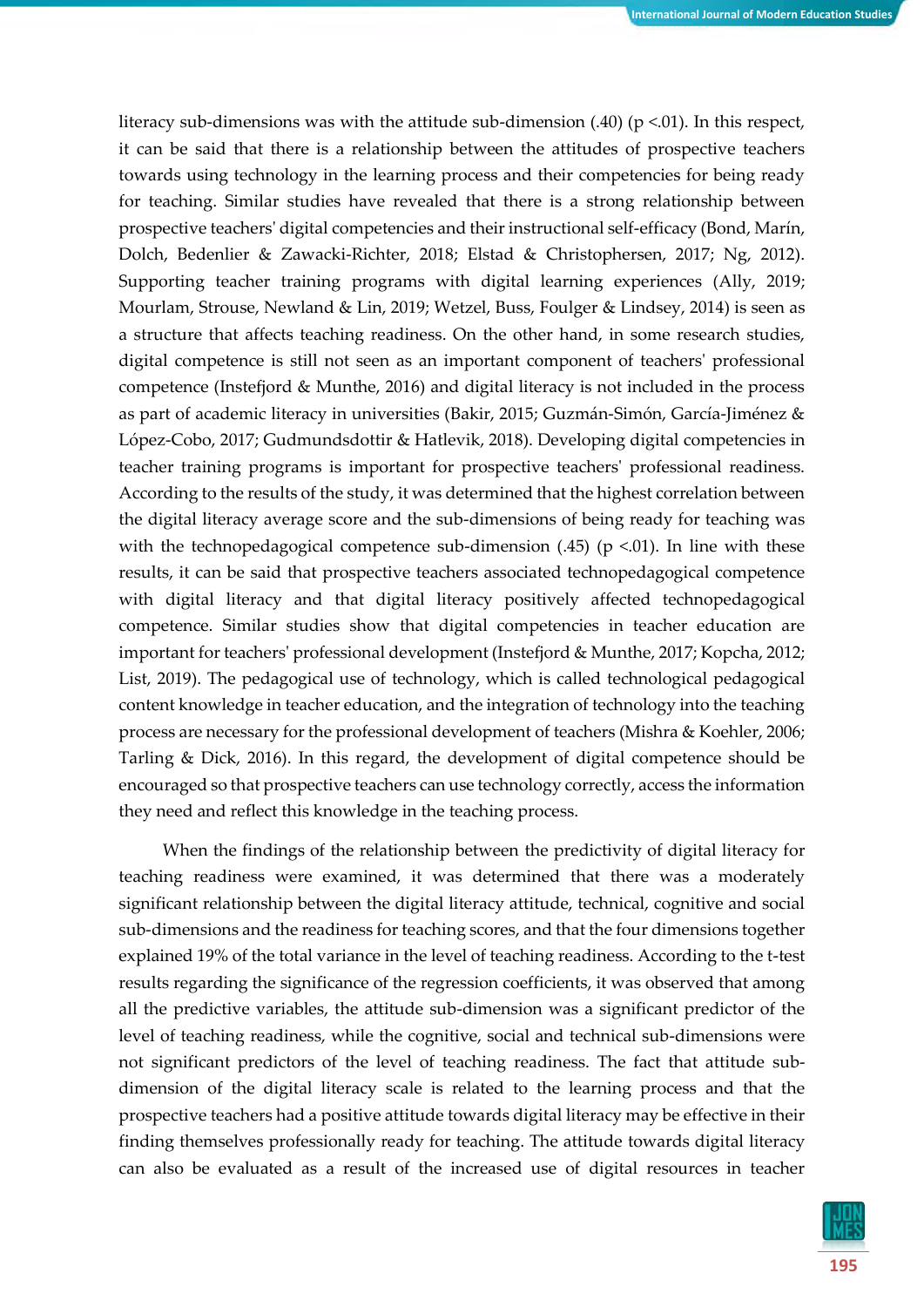education. In similar studies, it was revealed that students thought that digital literacy courses were effective for academic development (Buzzetto-Hollywood, Elobeid & Elobaid, 2018; Hsu, 2012; McGarr & Gavaldon, 2018), and that university students used digital technologies for learning and social purposes (Margaryan, Littlejohn & Vojt, 2011). It has been determined that students' digital literacy and positive attitudes contribute to their selfperception in professional development (Gill & Dalgarno, 2017; Prior, Mazanov, Meacheam, Heaslip & Hanson, 2016; Tondeur, Pareja Roblin, van Braak, Voogt & Prestridge, 2017). Raising innovative and creative prospective teachers with digital literacy skills is seen as one of the ways to easily overcome the problems that may occur in the future teaching process. In this respect, it is important to ensure that digital competencies are included among professional teacher competencies for the professional preparation of future teachers.

# **LIMITATIONS AND RECOMMENDATİONS**

In today's education system, where digital literacy is more accepted as a basic skill to support professional readiness, evaluating the digital literacy of prospective teachers after starting university and providing them with continuous support and training can contribute to their professional development. In line with the results of the research, it may be suggested that the practices aimed at improving the digital literacy and teaching readiness of prospective teachers in teacher training programs are increased, and that digital skills are added to teacher competencies. The fact that the study was conducted with prospective preschool teachers in the universities included in the sample is the limitation of this study.

#### **CONCLUSION**

When the results of the research were examined, it was determined that prospective preschool teachers had high digital literacy levels. It was revealed that the digital literacy levels of prospective teachers were also high in the sub-dimensions of the digital literacy scale. In the study, it was determined that digital literacy level did not differ according to gender or grade level variables. As a result of the research, it was determined that prospective preschool teachers had a high level of teacher readiness. In the sub-dimensions of the teaching readiness scale, it was revealed that the prospective teachers' level of teaching readiness was high. In the study, it was determined that the level of teaching readiness did not differ according to the variables of gender or grade level. In the study, it was determined that there was a positive and significant relationship between the digital literacy and teaching readiness scores of the prospective teachers. It was determined that the highest relationship between the mean score of being ready for teaching and the subdimensions of digital literacy was with the attitude sub-dimension, while the highest correlation between the mean digital literacy score and the sub-dimensions of teaching readiness was with the technopedagogical competence sub-dimension. In the study, it was

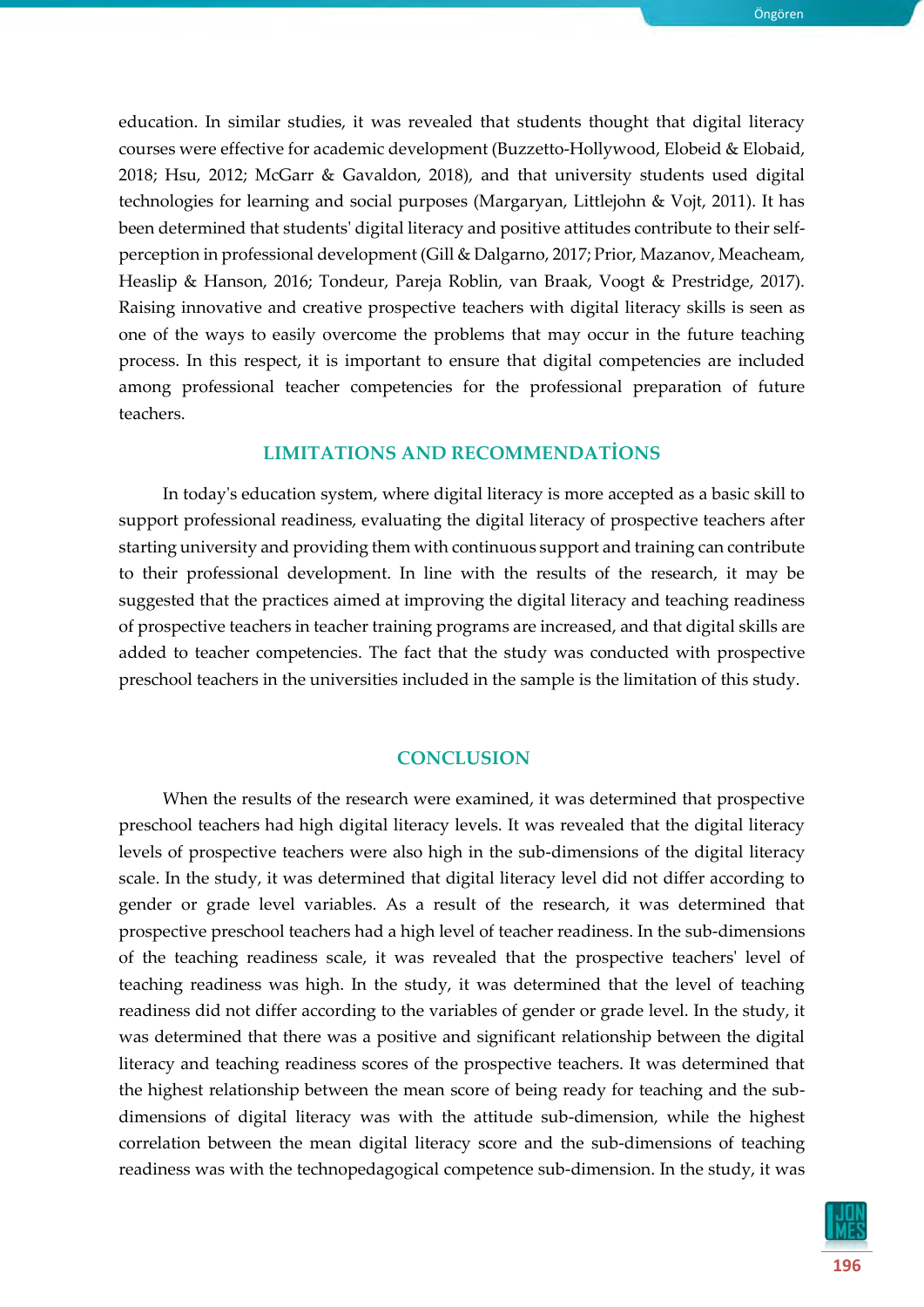revealed that the digital literacy scale attitude sub-dimension was a significant predictor of the level of teaching readiness.

#### **REFERENCES**

- Ally, M. (2019). Competency profile of the digital and online teacher in future education. *International Review of Research in Open and Distributed Learning*, *20*(2), 301-318.
- Bakir, N. (2015). An exploration of contemporary realities of technology and teacher education: Lessons learned. *Journal of Digital Learning in Teacher Education*, *31*(3), 117-130.
- Balcı, Ö., Şanal, F., & Üğüten, S. D. (2019). An Investigation of pre-service english language teachers' self-efficacy beliefs. *International Journal of Modern Education Studies*, *3*(1), 41-53.
- Bandura, A. (1986). *Social foundations of thought and action: A social cognitive theory*. Englewood Cliffs, NJ: Prentice Hall.
- Bastian, K. C., Lys, D., & Pan, Y. (2018). A framework for improvement: Analyzing performanceassessment scores for evidence-based teacher preparation program reforms. *Journal of Teacher Education*, *69*(5), 448-462.
- Bawden, D. (2001). Information and digital literacies: a review of concepts. *Journal of Documentation*, 57(2), 218-259.
- Binkley, M., Erstad, O., Herman, J., Raizen, S., Ripley, M., Miller-Ricci, M., & Rumble, M. (2012). Defining twenty-first century skills. In P. Griffin, B. McGaw & E. Care (Eds). *Assessment and teaching of 21st century skills* (pp. 17-66). Springer, Dordrecht. [https://doi.org/10.1007/978-94-007-2324-5\\_2.](https://doi.org/10.1007/978-94-007-2324-5_2)
- Bond, M., Marín, V. I., Dolch, C., Bedenlier, S., & Zawacki-Richter, O. (2018). Digital transformation in German higher education: student and teacher perceptions and usage of digital media. *International Journal of Educational Technology in Higher Education*, *15*(1), 48.
- Brown, A. L., Lee, J., & Collins, D. (2015). Does student teaching matter? Investigating preservice teachers' sense of efficacy and preparedness. *Teaching Education*, *26*(1), 77-93.
- Bullen, M., Morgan, T., & Qayyum, A. (2011). Digital learners in higher education: Generation is not the issue. *Canadian Journal of Learning and Technology,37*(1),1-24.
- Burnett, C. (2011). Pre-service teachers' digital literacy practices: exploring contingency in identity and digital literacy in and out of educational contexts. *Language and Education*, *25*(5), 433-449.
- Buzzetto-Hollywood, N., Wang, H., Elobeid, M., & Elobeid, M. (2018). Addressing information literacy and the digital divide in higher education. *Interdisciplinary Journal of e-Skills and Lifelong Learning, 14*, 77-93.<https://doi.org/10.28945/4029>

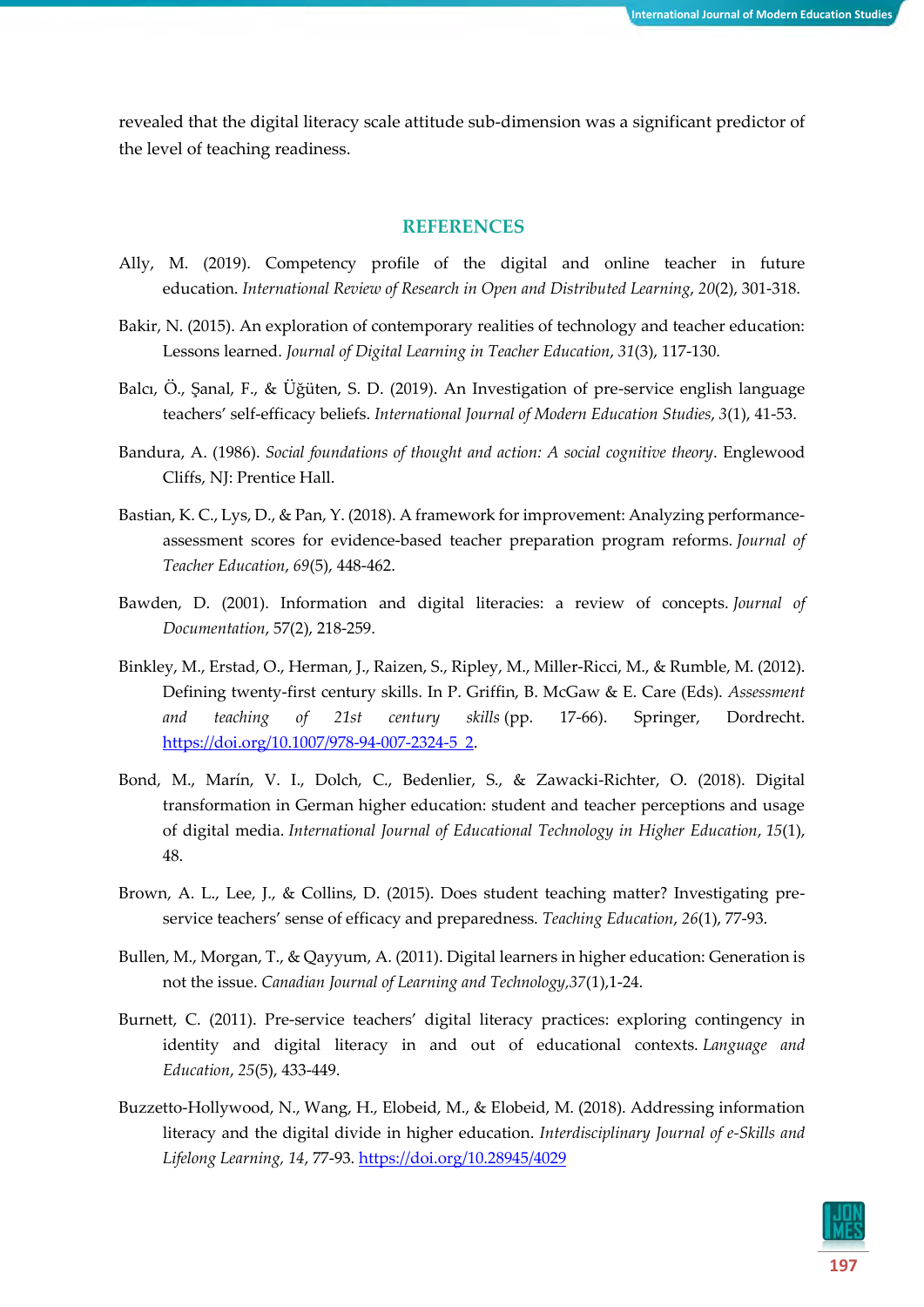- Caires, S., Almeida, L., & Vieira, D. (2012). Becoming a teacher: Student teachers' experiences and perceptions about teaching practice. *European Journal of Teacher Education*, *35*(2), 163- 178.
- Can, A. (2019). *Quantitative data analysis in the scientific research process with SPSS*. Ankara: Pegem Publishing.
- Can, Ş., Çelik, B., & Çelik, C. (2020). The effects of various variables on the digital literacy level of preservice science teachers. *Journal of Education Theory and Practical Research, 6*(3), 352- 358.
- Chase, Z. & Laufenberg, D. (2011). Embracing the squishiness of digital literacy. *Journal of Adolescent & Adult Literacy*, *54*(7), 535-537.
- Colson, T., Sparks, K., Berridge, G., Frimming, R., & Willis, C. (2017). Pre-service teachers and self-efficacy: A study in contrast. *Discourse and Communication for Sustainable Education*, *8*(2), 66-76.
- Creswell, J. W. (2012). *Educational research: Planning, conducting, and evaluating quantitative and qualitative research*. Boston: Pearson.
- Çetin, O. (2016). Examining the digital literacy levels of undergraduate science education and pedagogical formation programme preservice teachers. *Erzincan University Journal of Education Faculty*, *18*(2), 658-685.
- Dedebali, N. C. (2020). Analysis of digital literacy and metaphoric perceptions of teacher candidate. *International Journal of Educational Methodology*, *6*(1), 135-145.
- Dikmen, M. & Tuncer, M. (2018). Teacher candıdates' ınformatıon lıteracy self-effıcacy and attıtudes towards the professıon. *Academic View Journal, 66*, 310-325.
- Doğrul, H. & Kılıç, F. (2020). Investigation of pre-school teacher's attitudes towards teaching rofession in terms of different variables. *Journal of University Research, 3*(2), 49-57
- Elstad, E. & Christophersen, K. A. (2017). Perceptions of digital competency among student teachers: Contributing to the development of student teachers' instructional self-efficacy in technology-rich classrooms. *Education Sciences*, *7*(1), 27.
- Ertmer, P. A. & Ottenbreit-Leftwich, A. T. (2010). Teacher technology change: How knowledge, confidence, beliefs, and culture intersect. *Journal of Research on Technology in Education*, *42*(3), 255-284.
- Eshet, Y. (2004). Digital literacy: A conceptual framework for survival skills in the digital era. *Journal of Educational Multimedia and Hypermedia*, *13*(1), 93-106.
- Esteve-Mon, F., Llopis, M., & Adell-Segura, J. (2020). Digital competence and computational thinking of student teachers. *International Journal of Emerging Technologies in Learning (IJET)*, *15*(2), 29-41.

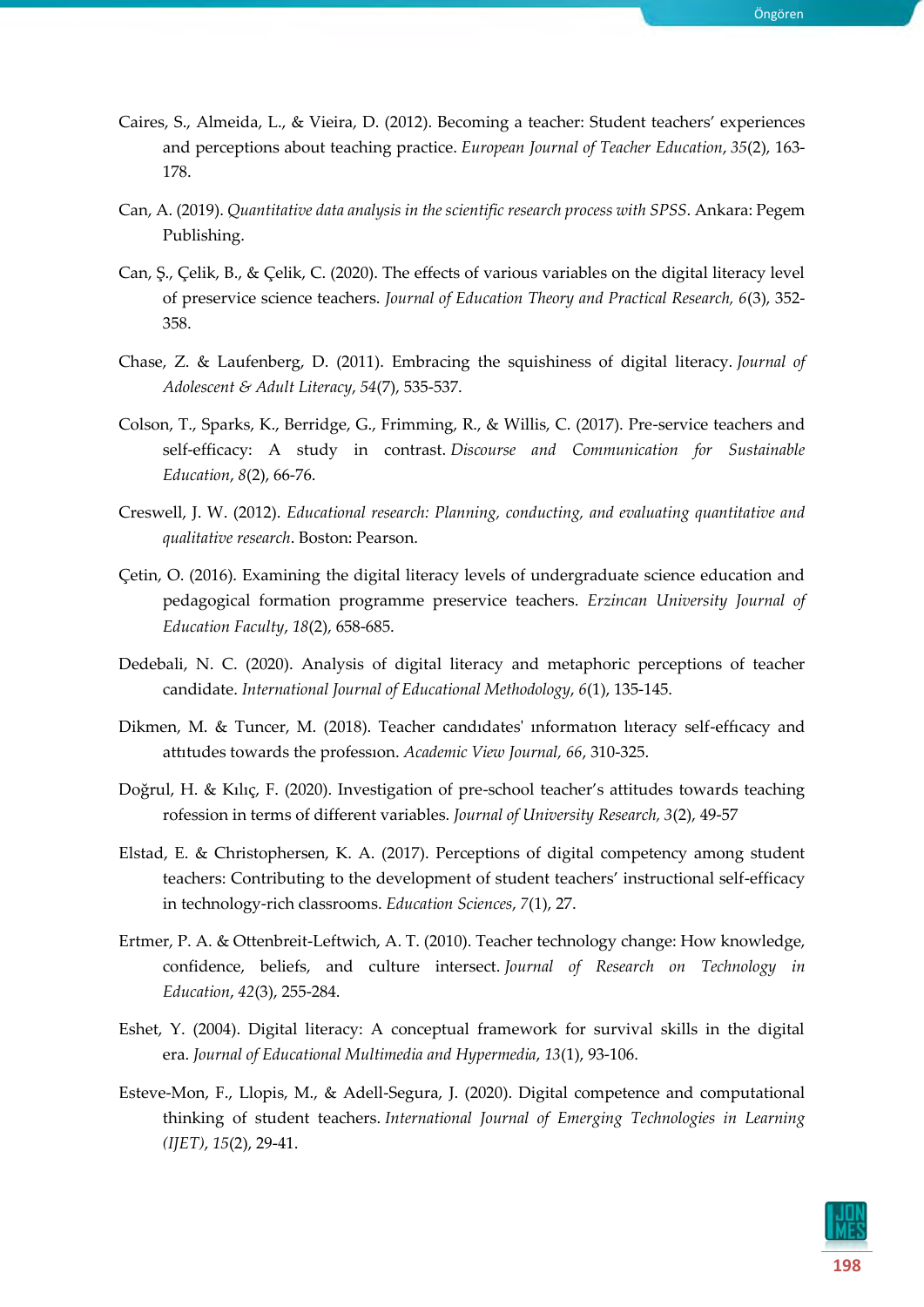- Fackler, S., Malmberg, L. E., & Sammons, P. (2021). An international perspective on teacher selfefficacy: personal, structural and environmental factors. *Teaching and Teacher Education*, *99*, 1-17.<https://doi.org/10.1016/j.tate.2020.103255>
- Fraenkel, J. R., Wallen, N. E., & Hyun, H. H. (2012). How to design and evaluate research in education. New York, NY: McGraw-Hill.
- General Directorate of Teacher Training and Development (GDTTD). (2017)**.** General competencies of the teaching profession. Retrieved from December 23, 2020 *[http://www.kamudanhaber.net/images/upload/OYRETMENLYK\\_MESLEYY\\_GENEL\\_YETER](http://www.kamudanhaber.net/images/upload/OYRETMENLYK_MESLEYY_GENEL_YETERLYLYKLERY.pdf) [LYLYKLERY.pdf.](http://www.kamudanhaber.net/images/upload/OYRETMENLYK_MESLEYY_GENEL_YETERLYLYKLERY.pdf)*
- Gill, L. & Dalgarno, B. (2017). A qualitative analysis of pre-service primary school teachers' TPACK development over the four years of their teacher preparation programme. *Technology, Pedagogy and Education*, *26*(4), 439-456.
- Gilster, P. (1997). *Digital literacy*. New York: Wiley Computer Publishing.
- Gruszczynska, A. & Pountney, R. (2013). Developing the concept of digital literacy in the context of schools and teacher education. *Enhancing Learning in the Social Sciences*, *5*(1), 25-36.
- Gruszczynska, A., Merchant, G., & Pountney, R. (2013). Digital futures in teacher education: Exploring open approaches towards digital literacy. *Electronic Journal of e-Learning*, *11*(3), 193-206.
- Gudmundsdottir, G. B. & Hatlevik, O. E. (2018). Newly qualified teachers' professional digital competence: implications for teacher education. *European Journal of Teacher Education*, *41*(2), 214-231.
- Guzmán-Simón, F., García-Jiménez, E., & López-Cobo, I. (2017). Undergraduate students' perspectives on digital competence and academic literacy in a Spanish University. *Computers in Human Behavior*, *74*, 196-204.
- Hair, J. F., Anderson, R. E., Tatham, R. L., & Black, W. (1998). *Multivariate data analysis*. Prentice Hall, Upper Saddle River: NJ.
- Hamutoğlu, N. B., Güngören, Ö. C., Uyanık, G. K., & Erdoğan, D. G. (2017). Adapting digital literacy scale into Turkish. *Ege Journal of Education, 18*(1), 408-429.
- Harris, J., Mishra, P., & Koehler, M. (2009). Teachers' technological pedagogical content knowledge and learning activity types: Curriculum-based technology integration reframed. *Journal of Research on Technology in Education*, *41*(4), 393-416.
- Hatlevik, I. K. R. (2017). The impact of prospective teachers' perceived competence on subsequent perceptions as schoolteachers. *Teachers and Teaching*, *23*(7), 810-828.
- Hepp, P., Fernández, M. À. P., & García, J. H. (2015). Teacher training: technology helping to develop an innovative and reflective professional profile. *International Journal of Educational Technology in Higher Education*, *12*(2), 30-43.

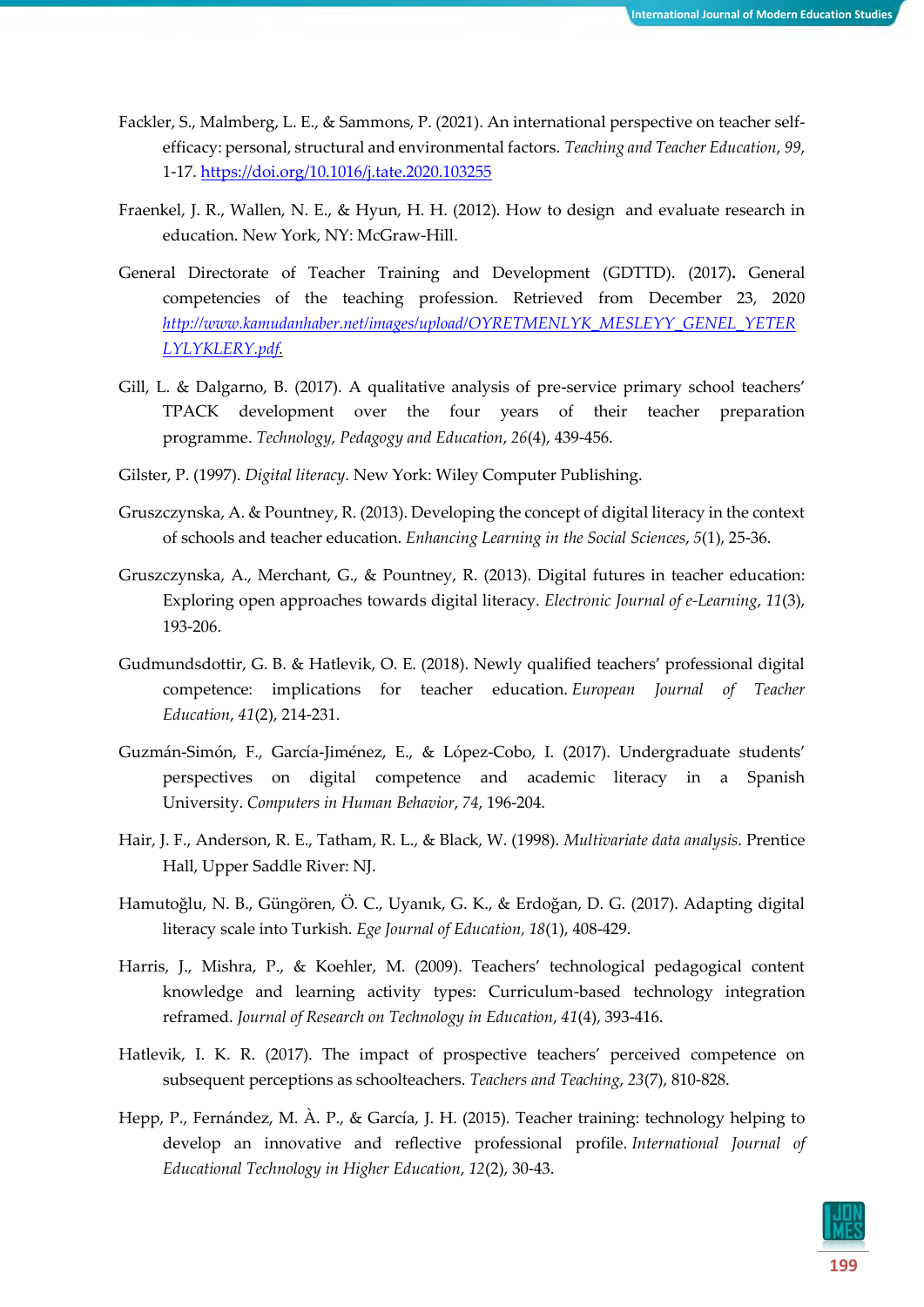- Hsu, PS. (2012). Examining the impact of educational technology courses on pre-service teachers' development of technological pedagogical content knowledge. *Teaching Education* 23(2),195-213.
- Instefjord, E. & Munthe, E. (2016). Preparing pre-service teachers to integrate technology: an analysis of the emphasis on digital competence in teacher education curricula. *European Journal of Teacher Education*, *39*(1), 77-93.
- Instefjord, E. J. & Munthe, E. (2017). Educating digitally competent teachers: A study of integration of professional digital competence in teacher education. *Teaching and Teacher Education*, *67*, 37-45.
- Ismail, S. A. A. & Jarrah, A. M. (2019). Exploring pre-service teachers' perceptions of their pedagogical preferences, teaching competence and motivation. *International Journal of Instruction*, *12*(1), 493-510.
- Jones, R. H. & Hafner, C. A. (2012). *Understanding digital literacies: A practical introduction*. Oxon, UK: Routledge.
- Karakaya, F., Uzel, N., Gül, A., & Yılmaz, M. (2019). Pre-service teachers' levels of preparedness to teach. *Gazi University Journal of Gazi Educational Faculty (GUJGEF)*, *39*(1), 373-396.
- Karatekin, K., Merey, Z., & Keçe, M. (2015). Analysis of the attitudes of the social studies preservice teachers towards teaching profession. *YYU Journal Of Education Facult, 12*(1), 70- 96.
- Khalid, A., Dukmak, S. J., & Dweikat, F. F. I. (2017). Pre-service teachers' perception of their educational preparation. *International Journal for Research in Education*, *41*(1), 273-303.
- Kim, H. J., Hong, A. J., & Song, H. D. (2018). The relationships of family, perceived digital competence and attitude, and learning agility in sustainable student engagement in higher education. *Sustainability*, *10*(12), 4635.
- Koehler M.J., Mishra P., Kereluik K., Shin T.S., Graham C.R. (2014) The technological pedagogical content knowledge framework. In J. Spector, M. Merrill, J. Elen, M. Bishop (Eds.) *Handbook of research on educational communications and technology*. New York, NY: Springer.
- Koehler, M. J., Mishra, P., Akcaoglu, M., & Rosenberg, J. (2013). The technological pedagogical content knowledge framework for teachers and teacher educators. In R. Thyagarajan (Edt.), *ICT integrated teacher education: A resource book* (pp. 2–7). New Delhi: Commonwealth Educational Media Centre for Asia.
- Kopcha, T. J. (2012). Teachers' perceptions of the barriers to technology integration and practices with technology under situated professional development. *Computers & Education*, *59*(4), 1109-1121.

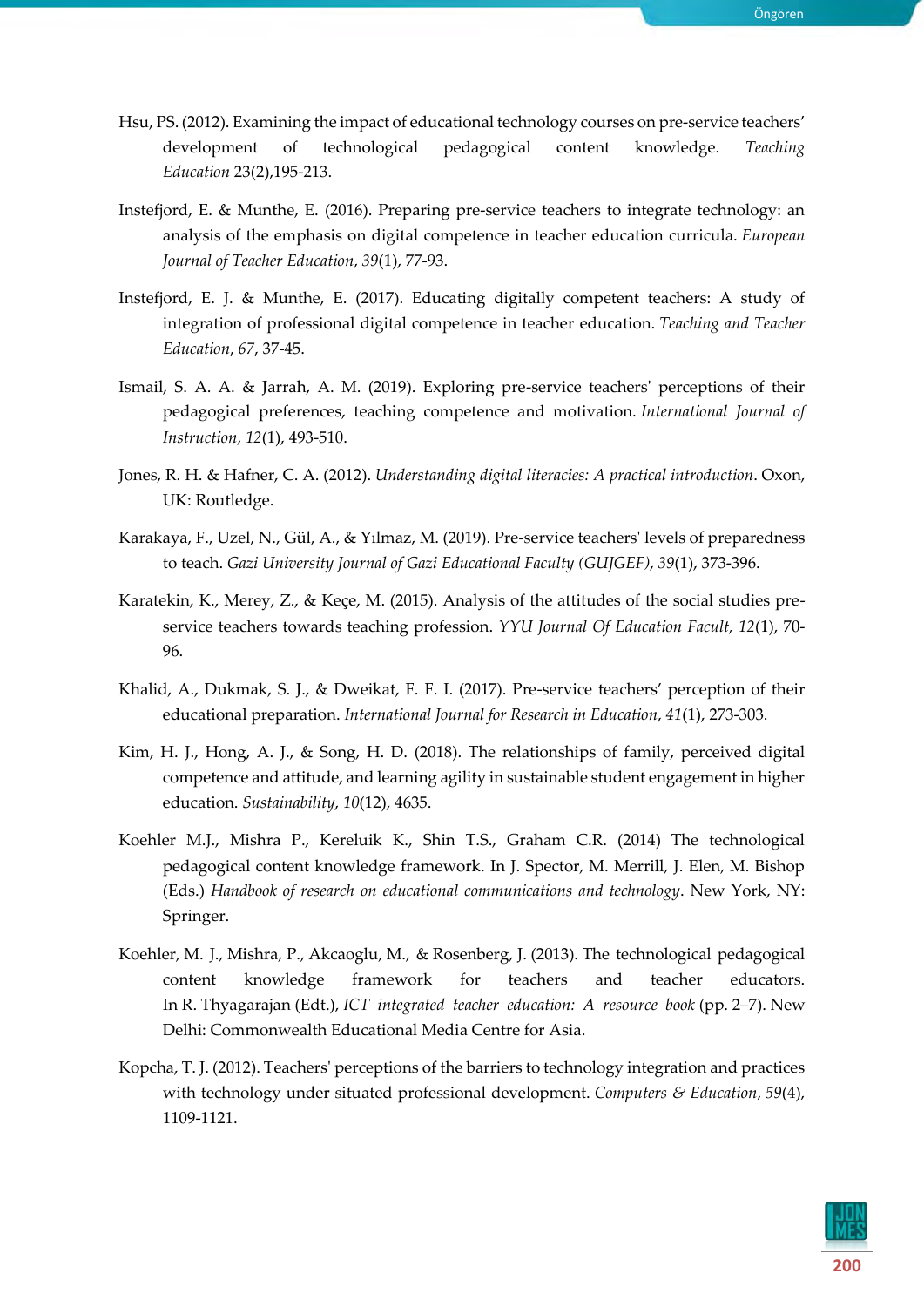- Kozan, M. & Bulut Özek, M. (2019). Examination of department of CEIT teacher candidates' digital literacy levels and cyberbullying sensitivities. *Firat University Journal of Social Sciences*, *29*(1), 107-120.
- Kul, S. (2020). The ınvestıgatıon of the relatıonshıp of ınternet addıctıon wıth dıgıtal lıteracy and varıous other varıables. *International Journal of Management Information Systems and Computer Science*, *4*(1), 28-41.
- Kula, A. (2015). Examination of pre-service teachers' technological pedagogical content knowledge (TPACK) competencies: Bartın University example. *The Journal of Academic Social Science, 3*(12), 395-412.
- Kunter, M., Klusmann, U., Baumert, J., Richter, D., Voss, T., & Hachfeld, A. (2013). Professional competence of teachers: Effects on instructional quality and student development. *Journal of Educational Psychology, 105*(3), 805–820. [https://doi.org/10.1037/a0032583](https://psycnet.apa.org/doi/10.1037/a0032583)
- Lauermann, F. & König, J. (2016). Teachers' professional competence and wellbeing: Understanding the links between general pedagogical knowledge, self-efficacy and burnout. *Learning and Instruction*, *45*, 9-19.
- León-Pérez, F. L. P., Bas, M. C. B., Escudero-Nahón, A. E. N., León-Pérez, F., Bas, M. C., & Escudero-Nahón, A. (2020). Self-perception about emerging digital skills in higher education students. *Comunicar. Media Education Research Journal*, *28*(1), 91-101.
- Leung, C. H., Wong, B. K. M., & Wong, J. (2013). Conceptions of learning in pre-service and inservice early childhood education students and the impact of teaching experience. *Australasian Journal of Early Childhood*, *38*(3), 57-67.
- Ligocki, D. & Sturgis, S. (2021). The power and possibilities for young viewers of reality television when educators and researchers partner together for critical media literacy. *Journal of Educational Studies and Multidisciplinary Approaches (JESMA)*, *1*(2), 120- 134.<https://doi.org/10.51383/jesma.2021.11>
- List, A. (2019). Defining digital literacy development: An examination of pre-service teachers' beliefs. *Computers & Education*, *138*, 146-158.
- Loughran, J., Berry, A., & Mulhall, P. (2012). *Understanding and developing scienceteachers' pedagogical content knowledge*. Rotterdam, Netherlands: Sense.
- Lund, A., Furberg, A., Bakken, J., & Engelien, K. L. (2014). What does professional digital competence mean in teacher education? *Nordic Journal of Digital Literacy*, *9*(04), 280-298.
- Maderick, J. A., Zhang, S., Hartley, K., & Marchand, G. (2016). Preservice teachers and selfassessing digital competence. *Journal of Educational Computing Research*, *54*(3), 326-351.
- Margaryan, A., Littlejohn, A., & Vojt, G. (2011). Are digital natives a myth or reality? University students' use of digital technologies. *Computers & Education*, *56*(2), 429-440.

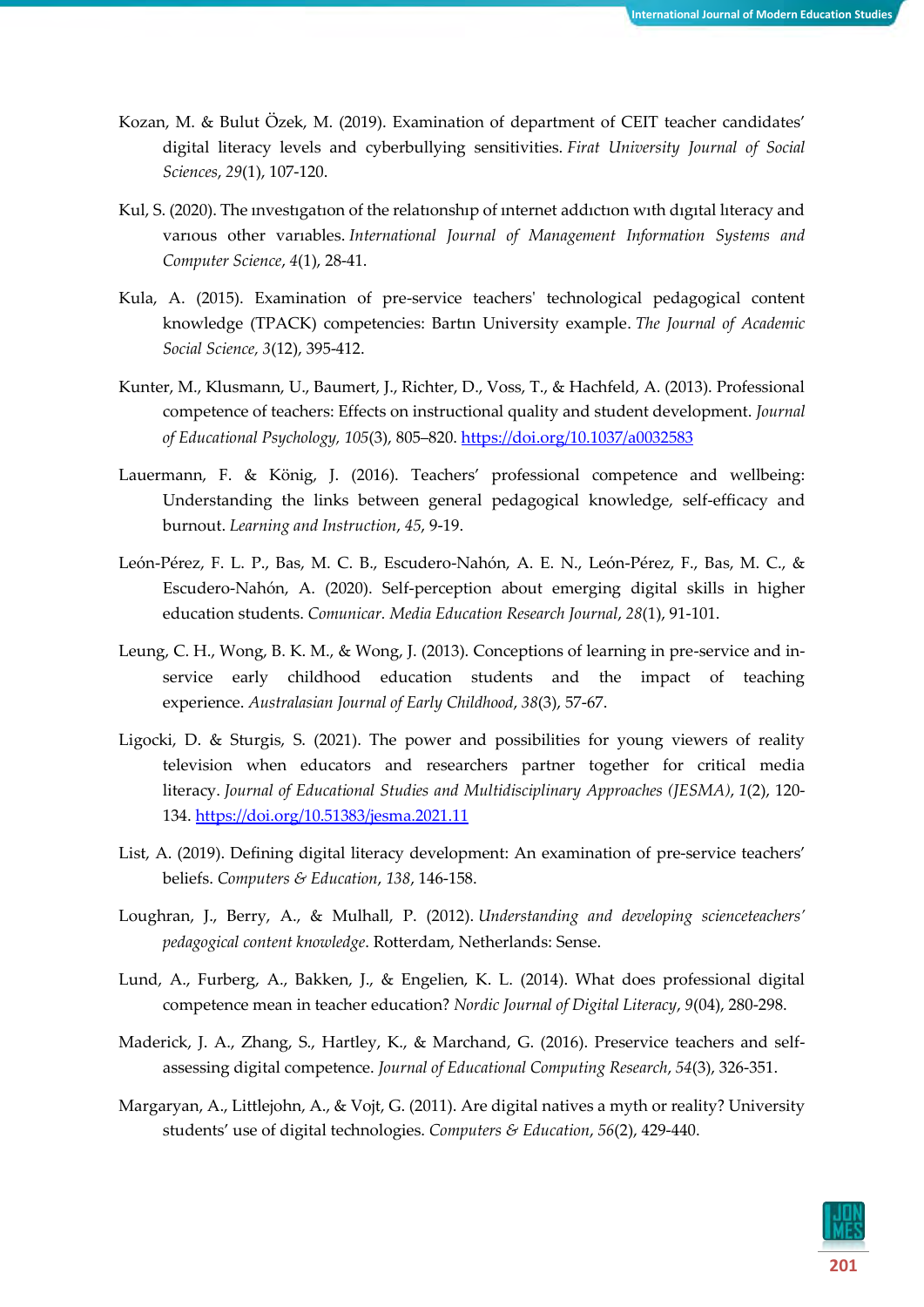- McGarr, O. & Gavaldon, G. (2018). Exploring Spanish pre-service teachers' talk in relation to ICT: balancing different expectations between the university and practicum school. *Technology, Pedagogy and Education*, *27*(2), 199-209.
- McGarry, K. (1994). Definitions and meanings of literacy. In Barker, K. & Lonsdale, R. (Eds). *Skills for life: the value and meaning of literacy*. London: Taylor Graham.
- McLoughlin, C. & Lee, M. J. (2010). Personalised and self regulated learning in the Web 2.0 era: International exemplars of innovative pedagogy using social software. *Australasian Journal of Educational Technology*, *26*(1), 28-43.
- Meyers, E. M., Erickson, I., & Small, R. V. (2013). Digital literacy and informal learning environments: an introduction. *Learning, Media and Technology*, *38*(4), 355-367.
- Mishra, P. & Koehler, M. J. (2006). Technological pedagogical content knowledge: A framework for teacher knowledge. *Teachers College Record*, *108*(6), 1017-1054.
- Mourlam, D. J., Strouse, G. A., Newland, L. A., & Lin, H. (2019). Can they do it? A comparison of teacher candidates' beliefs and preschoolers' actual skills with digital technology and media. *Computers & Education*, *129*, 82-91.
- Mouza, C. (2016). Developing and assessing TPACK among pre-service teachers: A synthesis of research. In M. C. Herring, M. J. Koehler & P. Mishra (Eds.), *Handbook of technological pedagogical content knowledge (TPACK) for educators* (pp. 169–190). New York, NY: Routledge.
- Muijs, D. (2010). *Doing quantitative research in education with SPSS*. London: Sage.
- Murkatik, K., Harapan, E., & Wardiah, D. (2020). The ınfluence of professional and pedagogic competence on teacher's performance. *Journal of Social Work and Science Education*, *1*(1), 58- 69.
- Ng, W. (2012). Can we teach digital natives digital literacy?. *Computers & Education*, *59*(3), 1065- 1078.
- Ocak, G. & Karakuş, D. Ö. G. (2019). An ınvestigation of digital literacy self-efficacy skills of preservice teachers ın terms of different variables. *Afyon Kocatepe University Journal of Social Sciences*, *21*(1), 129-147.
- Owens, J. & Lilly, F. (2017). The influence of academic discipline, race, and gender on web-use skills among graduate-level students. *Journal of Computing in Higher Education*, *29*(2), 286- 308.
- Özerbaş, M. A. & Kuralbayeva, A. (2018). A review of digital literacy levels of future primaryschool and secondary-school teachers in Turkey and Kazakhstan. *MSKU Journal of Education, 5(*1), 16-25.
- Pendergast, D., Garvis, S., & Keogh, J. (2011). Pre-service student-teacher self-efficacy beliefs: An insight into the making of teachers. *Australian Journal of Teacher Education*, *36*(12), 4.

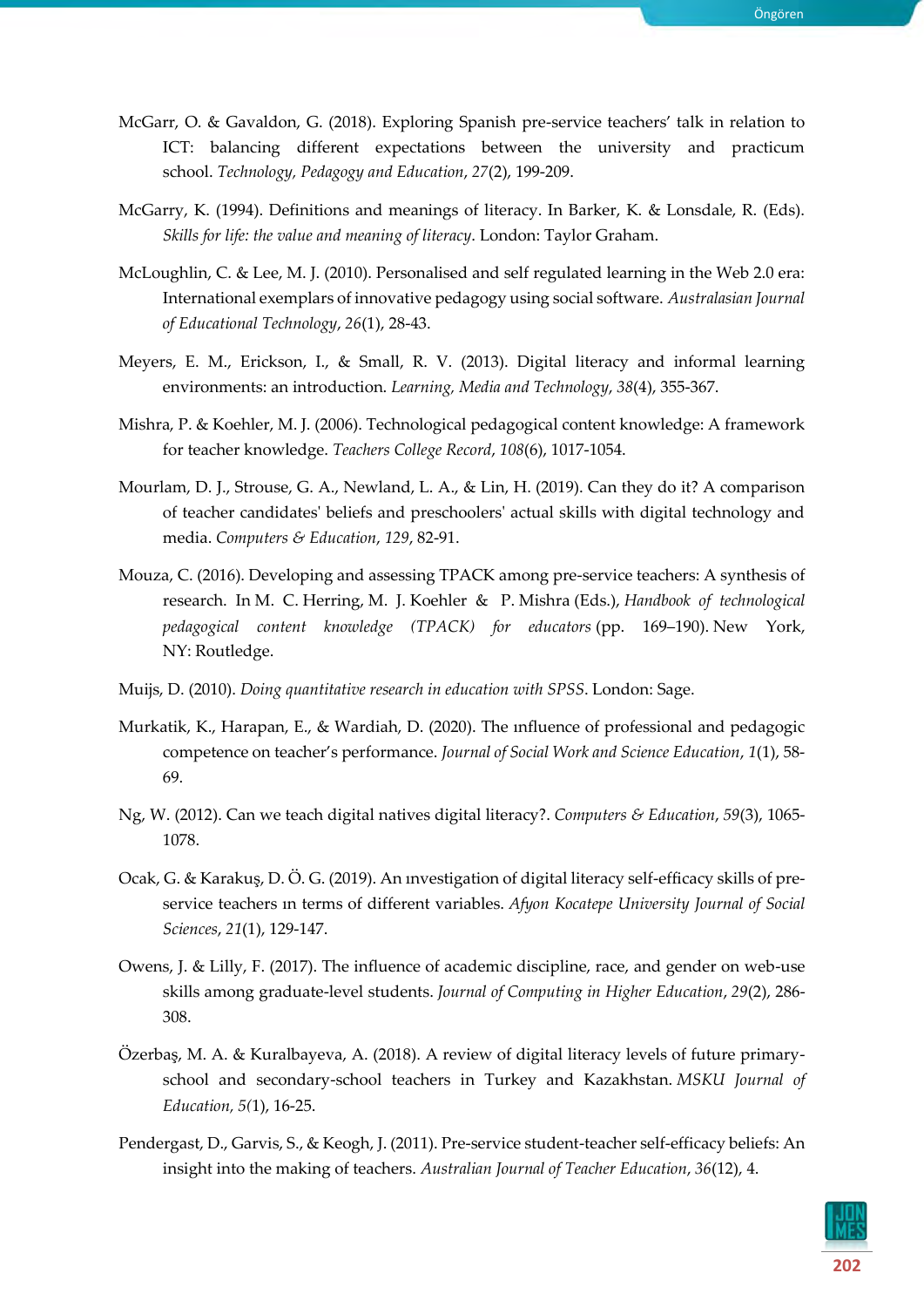- Prior, D. D., Mazanov, J., Meacheam, D., Heaslip, G., & Hanson, J. (2016). Attitude, digital literacy and self efficacy: Flow-on effects for online learning behavior. *The Internet and Higher Education*, *29*, 91-97.
- Røkenes, F. M. & Krumsvik, R. J. (2014). Development of student teachers' digital competence in teacher education-A literature review. *Nordic Journal of Digital Literacy*, *9*(04), 250-280.
- Specht, J. A. & Metsala, J. L. (2018). Predictors of teacher efficacy for inclusive practice in preservice teachers. *Exceptionality Education International*, *28*(3), 67-82.
- Subbaye, R. & Vithal, R. (2017). Gender, teaching and academic promotions in higher education. *Gender and Education*, *29*(7), 926-951.
- Şad, S. N. & Nalçacı, Ö. İ. (2015). Prospective teachers' perceived competencies about ıntegrating ınformation and communication technologies into education. *Mersin University Journal of the Faculty of Education*, *11*(1), 177-197.
- Tabachnick, B.G. & Fidell, L.S (2012). *Using multivariate statistics*. UK: Pearson.
- Tarling, I. & Dick, N. (2016). Teachers pedagogical change framework: a diagnostic tool for changing teachers' uses of emerging technologies. *British Journal of Educational Technology,* 47( 3), 554-572.
- Teddlie, C. & Tashakkori, A. (2015). *Fundamentals of mixed method research*. In Y. Dede & S.B. Demir (Trs.). Ankara: Anı Publishing.
- Tondeur, J., Aesaert, K., Prestridge, S., & Consuegra, E. (2018). A multilevel analysis of what matters in the training of pre-service teacher's ICT competencies. *Computers & Education*, *122*, 32-42.
- Tondeur, J., Pareja Roblin, N., van Braak, J., Voogt, J., & Prestridge, S. (2017). Preparing beginning teachers for technology integration in education: Ready for takeoff? *Technology, Pedagogy and Education*, *26*(2), 157-177.
- Tondeur, J., Van Braak, J., Sang, G., Voogt, J., Fisser, P., & Ottenbreit-Leftwich, A. (2012). Preparing pre-service teachers to integrate technology in education: A synthesis of qualitative evidence. *Computers & Education*, *59*(1), 134-144.
- Tuncer, M. & Bahadır, F. (2016). Evaluatıons of prospectıve teachers accordıng to theır attıtudes towards teachıng professıon and technopedagogıc content knowledge competencıes. *Electronic Turkish Studies*, *11*(9), 839-858.
- Uslu, B. & Çeliköz, M. (2020). The study of preschool teachers' and principals' opinions on Turkish Education System. *International Journal of Modern Education Studies*, *4*(1), 1-23.
- Üstündağ, M. T., Güneş, E., & Bahçivan, E. (2017). Turkish adaptation of digital literacy scale and ınvestigating pre-service science teachers' digital literacy. *Journal of Education and Future*, *12*, 19-29.